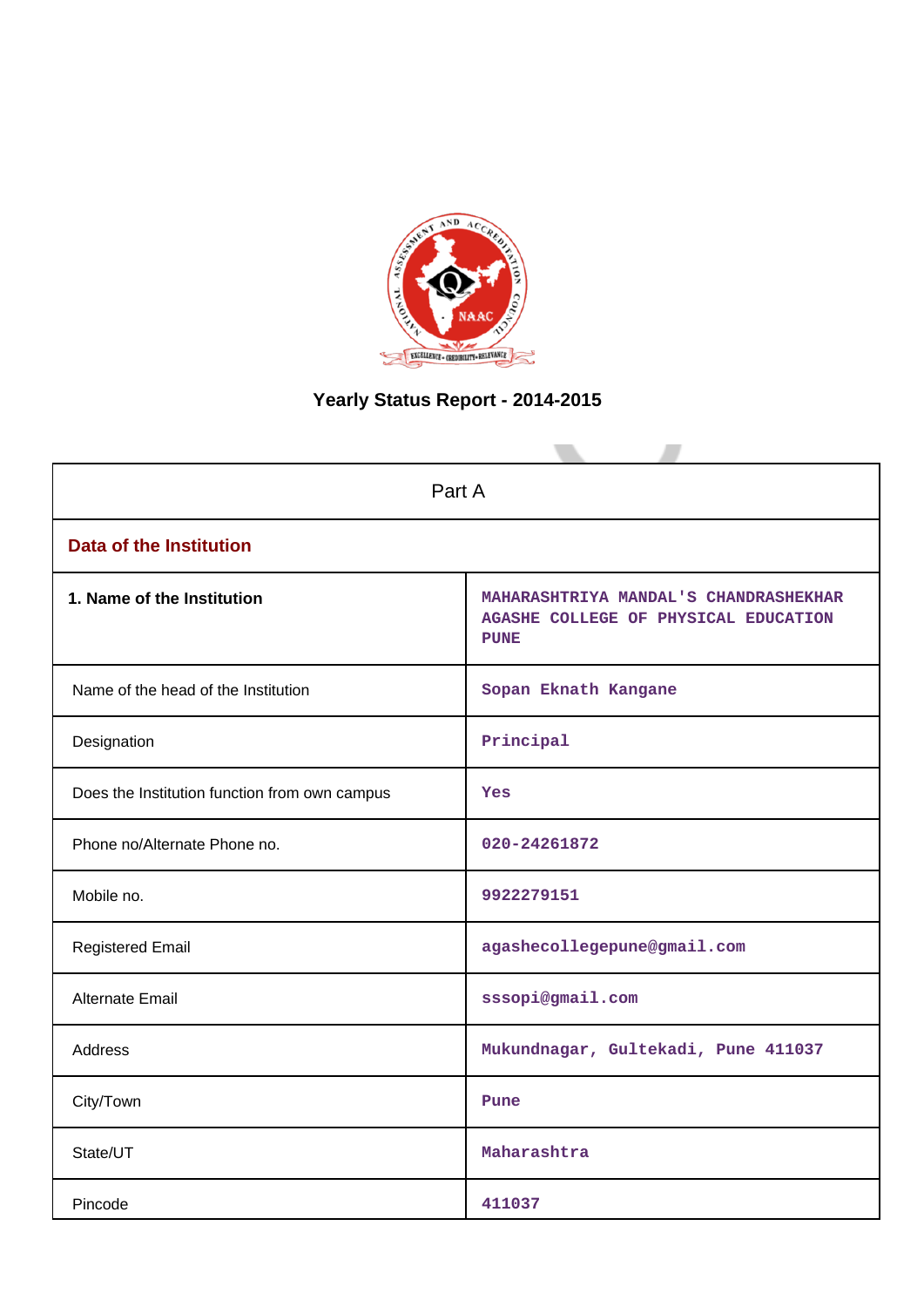| 2. Institutional Status                                                  |       |             |                                                                           |                                                                                    |                   |  |
|--------------------------------------------------------------------------|-------|-------------|---------------------------------------------------------------------------|------------------------------------------------------------------------------------|-------------------|--|
| Affiliated / Constituent                                                 |       |             | Affiliated                                                                |                                                                                    |                   |  |
| Type of Institution                                                      |       |             |                                                                           | Co-education                                                                       |                   |  |
| Location                                                                 |       |             | Semi-urban                                                                |                                                                                    |                   |  |
| <b>Financial Status</b>                                                  |       |             | state                                                                     |                                                                                    |                   |  |
| Name of the IQAC co-ordinator/Director                                   |       |             | Dr. Shraddha A. Naik                                                      |                                                                                    |                   |  |
| Phone no/Alternate Phone no.                                             |       |             | 02024261872                                                               |                                                                                    |                   |  |
| Mobile no.                                                               |       |             | 9850880126                                                                |                                                                                    |                   |  |
| <b>Registered Email</b>                                                  |       |             |                                                                           | agashecollegepune@gmail.com                                                        |                   |  |
| Alternate Email                                                          |       |             | naik.shraddha@gmail.com                                                   |                                                                                    |                   |  |
| 3. Website Address                                                       |       |             |                                                                           |                                                                                    |                   |  |
| Web-link of the AQAR: (Previous Academic Year)                           |       |             | http://www.agashecollege.org/pdfs201<br>9/AQAR2012-13.pdf                 |                                                                                    |                   |  |
| 4. Whether Academic Calendar prepared during<br>the year                 |       |             | Yes                                                                       |                                                                                    |                   |  |
| if yes, whether it is uploaded in the institutional website:<br>Weblink: |       |             |                                                                           | http://www.aqashecollege.org/academic-c<br>alender/ACADEMIC-CALENDER-2014-2015.xls |                   |  |
| <b>5. Accrediation Details</b>                                           |       |             |                                                                           |                                                                                    |                   |  |
| Cycle                                                                    | Grade | <b>CGPA</b> | Year of<br>Accrediation                                                   | Validity<br>Period From                                                            | Period To         |  |
| $\overline{\mathbf{2}}$                                                  | в     | 2.85        | 2009                                                                      | $31 - Dec - 2009$                                                                  | $30 - Dec - 2014$ |  |
| 6. Date of Establishment of IQAC                                         |       |             | $01 - Jul - 2004$                                                         |                                                                                    |                   |  |
| 7. Internal Quality Assurance System                                     |       |             |                                                                           |                                                                                    |                   |  |
|                                                                          |       |             | Quality initiatives by IQAC during the year for promoting quality culture |                                                                                    |                   |  |
| Item /Title of the quality initiative by                                 |       |             | Date & Duration                                                           | Number of participants/ beneficiaries                                              |                   |  |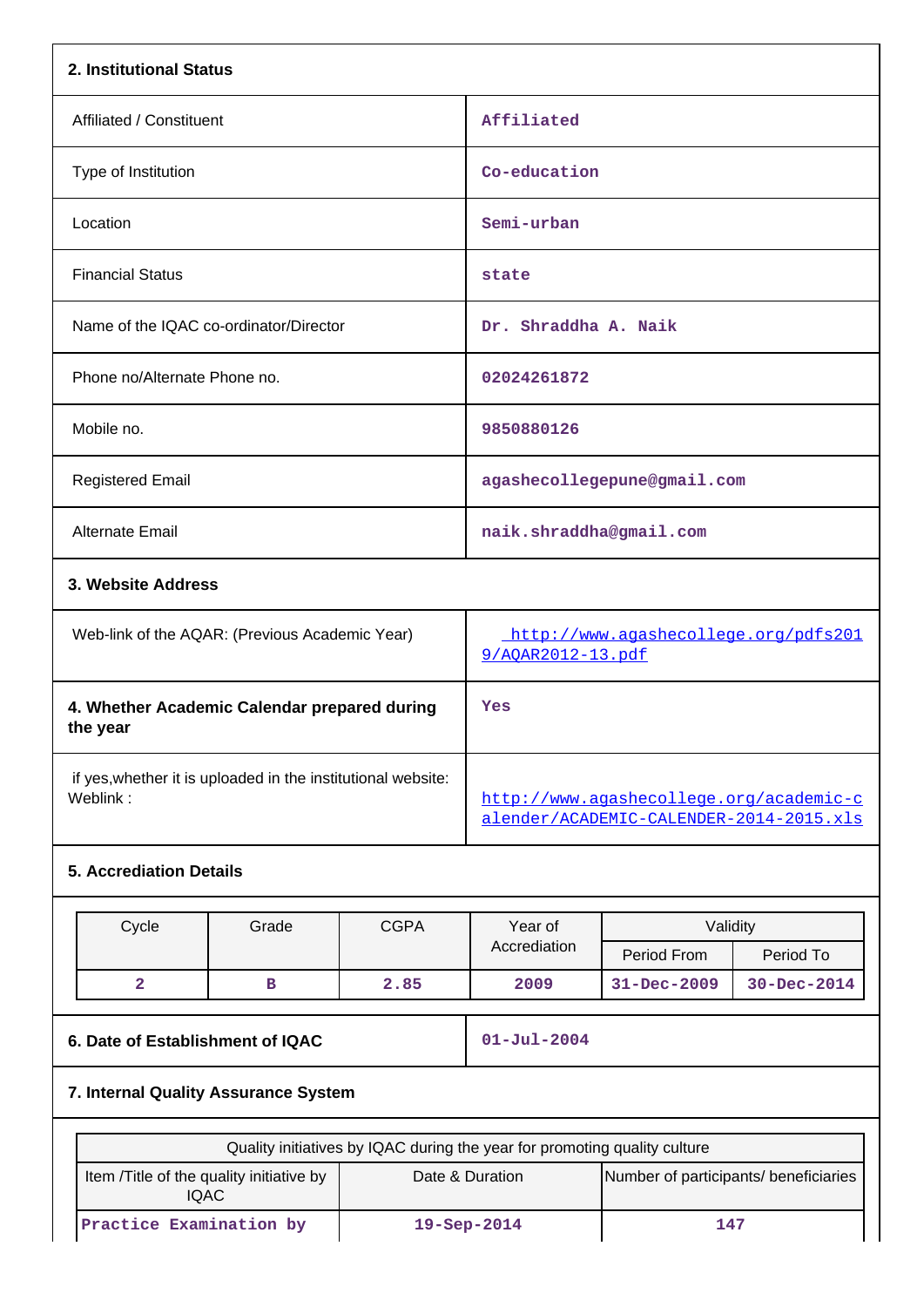| Two Faculty Members                                      |                                |     |  |  |
|----------------------------------------------------------|--------------------------------|-----|--|--|
| Yearly Teaching Plan of<br>All Courses                   | $16 - Jun - 2014$<br>6         | 230 |  |  |
| National Conference<br>Organization                      | $27 - Feb - 2015$<br>2         | 235 |  |  |
| Refresher Course<br>Organization for Teachers            | $02 - \text{Mar} - 2015$<br>20 | 35  |  |  |
| Purchase of SPSS<br>Statistical Software for<br>Research | $16 - Ju1 - 2014$              | 70  |  |  |
|                                                          | View File                      |     |  |  |

**8. Provide the list of funds by Central/ State Government- UGC/CSIR/DST/DBT/ICMR/TEQIP/World Bank/CPE of UGC etc.**

| Institution/Departmen<br>t/Faculty             | Scheme | Year of award with<br>duration | Amount |  |  |
|------------------------------------------------|--------|--------------------------------|--------|--|--|
| Not Applicable<br>Not applicable<br>2015<br>NA |        |                                |        |  |  |
| No Files Uploaded !!!                          |        |                                |        |  |  |

| 9. Whether composition of IQAC as per latest<br><b>NAAC</b> guidelines:                                            | Yes                   |
|--------------------------------------------------------------------------------------------------------------------|-----------------------|
| Upload latest notification of formation of IQAC                                                                    | <u>View File</u>      |
| 10. Number of IQAC meetings held during the<br>year :                                                              | 2                     |
| The minutes of IQAC meeting and compliances to the<br>decisions have been uploaded on the institutional<br>website | <b>No</b>             |
| Upload the minutes of meeting and action taken report                                                              | No Files Uploaded !!! |
| 11. Whether IQAC received funding from any of<br>the funding agency to support its activities<br>during the year?  | <b>No</b>             |

### **12. Significant contributions made by IQAC during the current year(maximum five bullets)**

**Yearly Teaching Plan of All Courses National Conference Organization Refresher Course Organization for Teachers Purchase of SPSS Statistical Software for Research Practice Examination by Two Faculty Members**

 **No Files Uploaded !!!**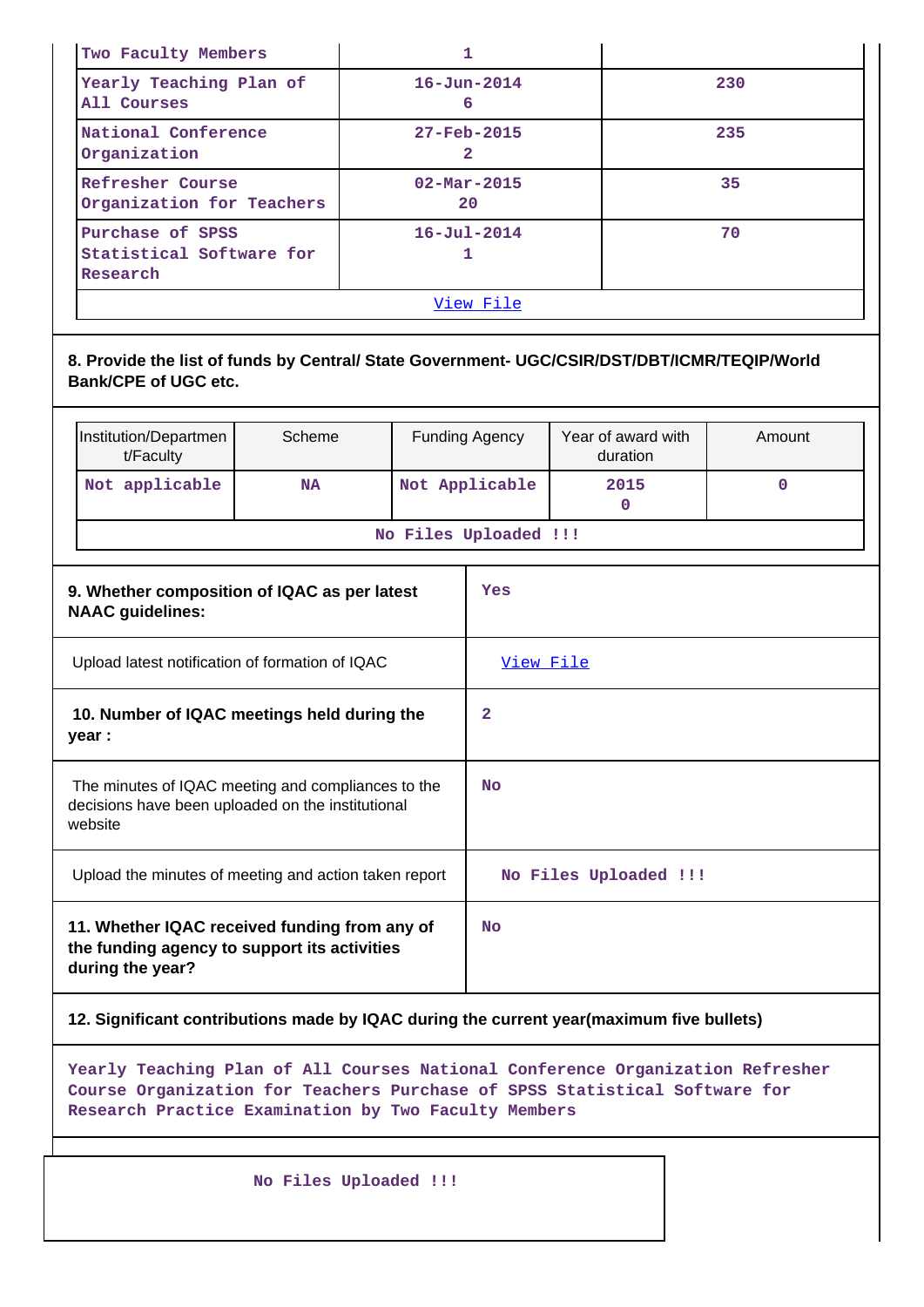### **13. Plan of action chalked out by the IQAC in the beginning of the academic year towards Quality Enhancement and outcome achieved by the end of the academic year**

| Plan of Action                                                                                                       | Achivements/Outcomes                           |  |  |  |
|----------------------------------------------------------------------------------------------------------------------|------------------------------------------------|--|--|--|
| Purchase of SPSS Statistical Software<br>for Research                                                                | PG Students Research Scholars                  |  |  |  |
| National Conference Organization                                                                                     | Current Trends in Profession were<br>discussed |  |  |  |
| Refresher Course Organization for<br><b>Teachers</b>                                                                 | Provide opportunity for Currier<br>advancement |  |  |  |
|                                                                                                                      | No Files Uploaded !!!                          |  |  |  |
| 14. Whether AQAR was placed before statutory<br>body?                                                                | N <sub>O</sub>                                 |  |  |  |
| 15. Whether NAAC/or any other accredited<br>body(s) visited IQAC or interacted with it to<br>assess the functioning? | <b>No</b>                                      |  |  |  |
| 16. Whether institutional data submitted to<br>AISHE:                                                                | Yes                                            |  |  |  |
| Year of Submission                                                                                                   | 2016                                           |  |  |  |
| Date of Submission                                                                                                   | $01 -$ Sep-2016                                |  |  |  |
| 17. Does the Institution have Management<br><b>Information System?</b>                                               | No                                             |  |  |  |

**Part B** 

# **CRITERION I – CURRICULAR ASPECTS**

### **1.1 – Curriculum Planning and Implementation**

 1.1.1 – Institution has the mechanism for well planned curriculum delivery and documentation. Explain in 500 words

 **MM's Chandrashekhar Agashe College of Physical Education is affiliated to Savitribai Phule Pune University, Pune. Thus the curriculum is as per the syllabus formed by the SPPU, Pune. The curriculum is designed so as to complete it in given stipulated time. (100 days per semester). Following procedures is followed to deliver the curriculum in best possible way. Yearly Planning Various departmental committees are formed and they give their respective departmental yearly plan, for example Examination department gives dates for internal evaluation, Intramural committee gives dates and activities for intramural etc. Further the detail timetable for theory classes and ground practical is prepared. The subject teacher then gives day to day teaching plan for their respective subject and ground activities including the teaching methodology used. Before implementation of the said planning the teaching plan is discussed in faculty meeting, asked for suggestions and corrections and finally implemented. Final Teaching plans are submitted to IQAC. Year plan is done for delivery of curriculum and following factors are considered 1. Number**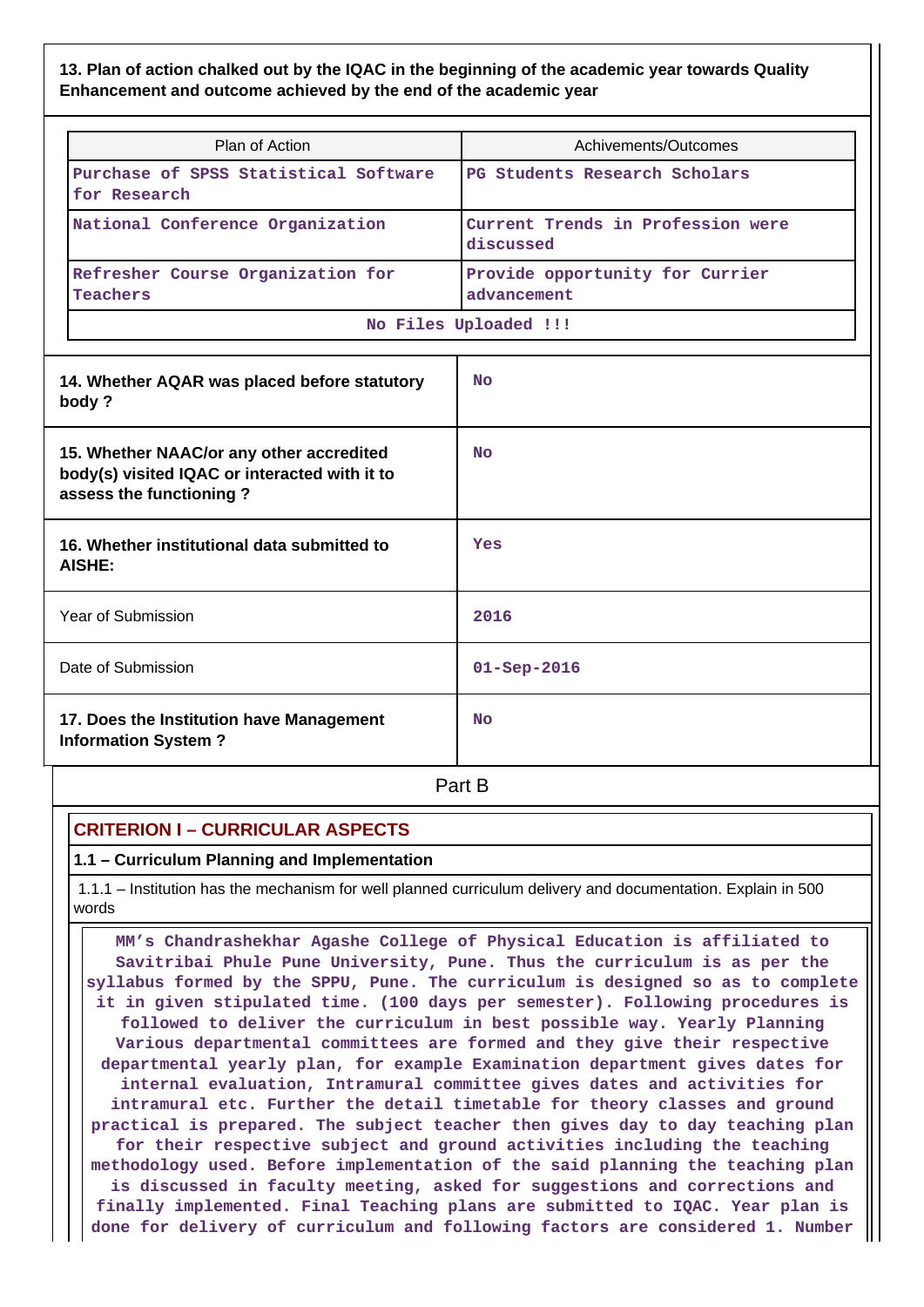**of actual teaching days 2. Days for examination 3. Co-curricular Activities 4. Availability of faculty 5. Season 6. Remedial classes 7. Internship program 8. Practice teaching days Basic consideration 1. CACPE gives degree in BPEd (one years course) MPEd (Two years course). The overall syllabus for BPEd course is divided in 3 major parts i.e. 2.1 Theory Courses 2.3 Teaching skill development program 2.3 Proficiency in Physical Examination and sports 2. Theory courses For completion of BPEd degree the students have to pass in 10 theory subjects divided into 2 semesters. And for MPEd degree the students have to pass in 16 theory subjects divided into 4 semesters. 3. Practical Teaching The student teacher has to practice his teaching skills in school setting. He has to take 30 practice teaching lessons. (Including micro lessons and bridge lessons on peer group). For Master degree course the teacher student takes 5 practice teaching lessons.All stream students have ground practical for various sports events and specialization of 45 days for one specific event. They are as follows 4. Physical Education and Sports Activities a. BPEd - 15 Events, in total 200 Marks Specialization in 1 event in total 100 marks b. MPEd 1st Year-2 practical courses 4 credit for 100 marks c. MPEd 2nd Year- 2 practical courses 4 credits for 100 marks** 1.1.2 – Certificate/ Diploma Courses introduced during the academic year Certificate Diploma Courses Dates of Introduction Duration Focus on employ ability/entreprene urship **Skill** Development  **Not Applicable NA 01/12/2015 0 NA NA 1.2 – Academic Flexibility** 1.2.1 – New programmes/courses introduced during the academic year

| Programme/Course         | Programme Specialization | Dates of Introduction |  |  |
|--------------------------|--------------------------|-----------------------|--|--|
| <b>BPEd</b><br><b>NA</b> |                          | 01/12/2015            |  |  |
| View File                |                          |                       |  |  |

 1.2.2 – Programmes in which Choice Based Credit System (CBCS)/Elective course system implemented at the affiliated Colleges (if applicable) during the academic year.

| Name of programmes adopting<br><b>CBCS</b>                                                 | Programme Specialization                                                             | Date of implementation of<br><b>CBCS/Elective Course System</b> |  |  |  |  |  |
|--------------------------------------------------------------------------------------------|--------------------------------------------------------------------------------------|-----------------------------------------------------------------|--|--|--|--|--|
| <b>BPEd</b>                                                                                | <b>NA</b>                                                                            | 01/12/2015                                                      |  |  |  |  |  |
|                                                                                            | 1.2.3 - Students enrolled in Certificate/ Diploma Courses introduced during the year |                                                                 |  |  |  |  |  |
|                                                                                            | Certificate                                                                          | Diploma Course                                                  |  |  |  |  |  |
| Number of Students                                                                         | Nil                                                                                  | Nil                                                             |  |  |  |  |  |
| 1.3 - Curriculum Enrichment                                                                |                                                                                      |                                                                 |  |  |  |  |  |
| 1.3.1 – Value-added courses imparting transferable and life skills offered during the year |                                                                                      |                                                                 |  |  |  |  |  |
| <b>Value Added Courses</b>                                                                 | Date of Introduction                                                                 | <b>Number of Students Enrolled</b>                              |  |  |  |  |  |
| Not Applicable                                                                             | 01/12/2015                                                                           | Nill                                                            |  |  |  |  |  |
| View File                                                                                  |                                                                                      |                                                                 |  |  |  |  |  |
| 1.3.2 – Field Projects / Internships under taken during the year                           |                                                                                      |                                                                 |  |  |  |  |  |
| Project/Programme Title                                                                    | Programme Specialization                                                             | No. of students enrolled for Field<br>Projects / Internships    |  |  |  |  |  |

BPEd NA NA Nill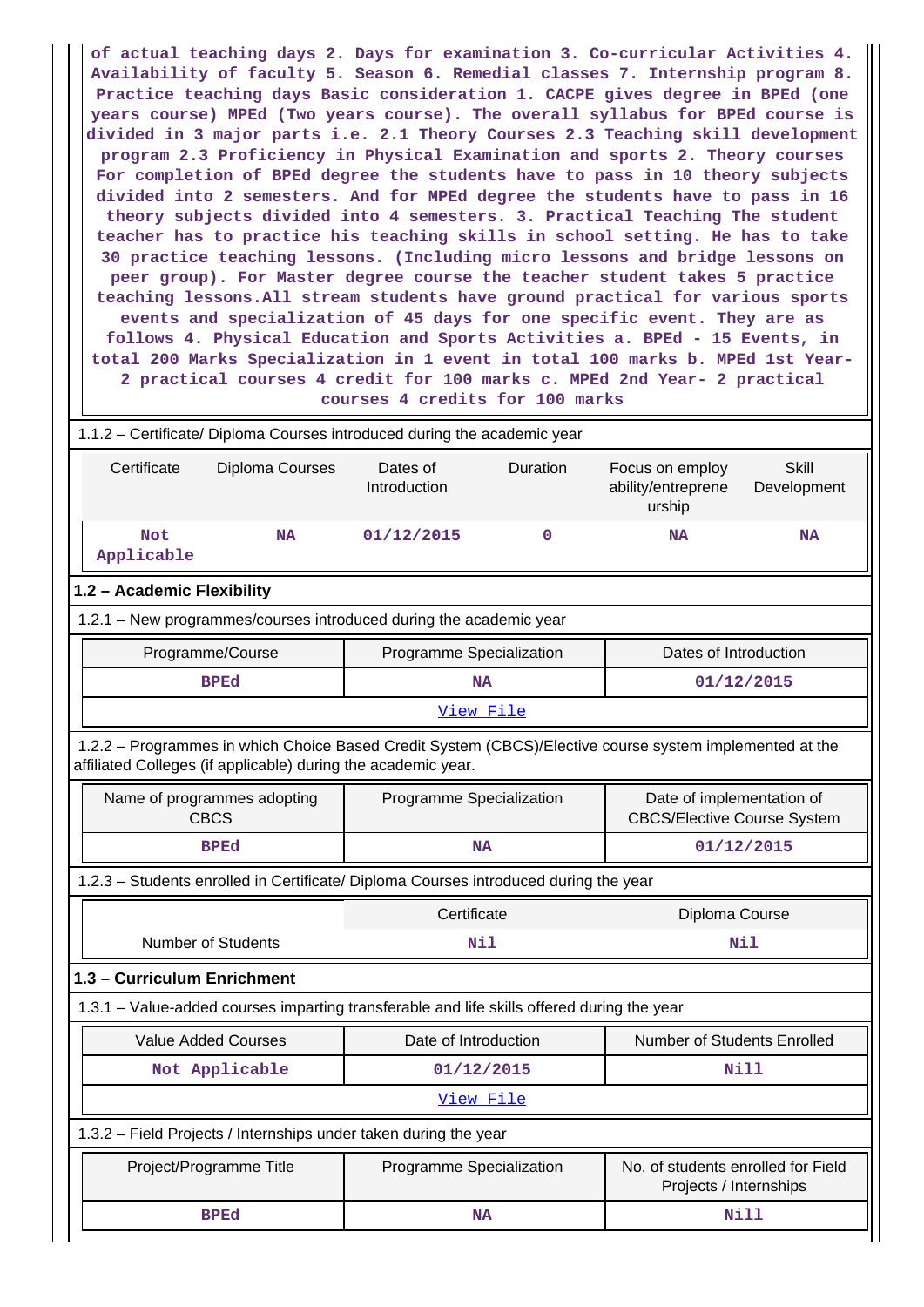| View File                                                                                                                                                                                                                               |                                                                                                                                                                                                                                   |  |  |  |
|-----------------------------------------------------------------------------------------------------------------------------------------------------------------------------------------------------------------------------------------|-----------------------------------------------------------------------------------------------------------------------------------------------------------------------------------------------------------------------------------|--|--|--|
| 1.4 – Feedback System                                                                                                                                                                                                                   |                                                                                                                                                                                                                                   |  |  |  |
| 1.4.1 – Whether structured feedback received from all the stakeholders.                                                                                                                                                                 |                                                                                                                                                                                                                                   |  |  |  |
| <b>Students</b>                                                                                                                                                                                                                         | Yes                                                                                                                                                                                                                               |  |  |  |
| <b>Teachers</b>                                                                                                                                                                                                                         | No                                                                                                                                                                                                                                |  |  |  |
| Employers<br>No                                                                                                                                                                                                                         |                                                                                                                                                                                                                                   |  |  |  |
| Alumni                                                                                                                                                                                                                                  | No.                                                                                                                                                                                                                               |  |  |  |
| Parents                                                                                                                                                                                                                                 | No.                                                                                                                                                                                                                               |  |  |  |
| $\mathcal{L}$ , and $\mathcal{L}$ are the set of the set of the set of the set of the set of the set of the set of the set of the set of the set of the set of the set of the set of the set of the set of the set of the set of the se | $\mathbf{u}$ , and the contract of the contract of the contract of the contract of the contract of the contract of the contract of the contract of the contract of the contract of the contract of the contract of the contract o |  |  |  |

 1.4.2 – How the feedback obtained is being analyzed and utilized for overall development of the institution? (maximum 500 words)

Feedback Obtained

**Stakeholder:Student feedback on teacher Time: Each semester (Before examination) Frequency: 2 times a year Responsibility: IQAC Follow up: Principal Feedback is collected on a prescribed format approved by the IQAC. Feedback forms are made available on the IQAC page of the college website. Other than student feedback on teachers, the principal in consultation with the faculty will determine the process for collection of feedback. Analyzing and consolidating the feedback Student feedback on teacher The feedback forms are sent to students via Google forms through IQAC channel. The Feedback includes objective as well as subjective questions. The Google forms make it easier to analyses and transformation of data. The analyzed data for all the feedback except student feedback on teachers is discussed in the staff meetings. The result of the individual teacher's feedback is conveyed by the Principal to each teacher individually. The record of all the feedbacks is maintained by the IQAC.**

# **CRITERION II – TEACHING- LEARNING AND EVALUATION**

#### **2.1 – Student Enrolment and Profile**

| Number of<br>Name of the<br>Number of seats<br><b>Students Enrolled</b><br>Programme<br>Specialization<br>available<br>Application received<br>Programme<br>Philosophical<br>40<br>107<br><b>MPEd</b><br>41<br>& Sociological<br>bases of PE,<br>Pedagogy of<br>Physical<br>Education, Open<br>Course (<br>Adventure<br>Sports), Health<br>Education,<br>Adapted<br>Physical<br>Education,<br>Exercise<br>Prescription &<br>Fitness<br>Management,<br>Open Course<br>(OUTDOOR<br><b>EDUCATION)</b> |  |  |  |
|----------------------------------------------------------------------------------------------------------------------------------------------------------------------------------------------------------------------------------------------------------------------------------------------------------------------------------------------------------------------------------------------------------------------------------------------------------------------------------------------------|--|--|--|
|                                                                                                                                                                                                                                                                                                                                                                                                                                                                                                    |  |  |  |
|                                                                                                                                                                                                                                                                                                                                                                                                                                                                                                    |  |  |  |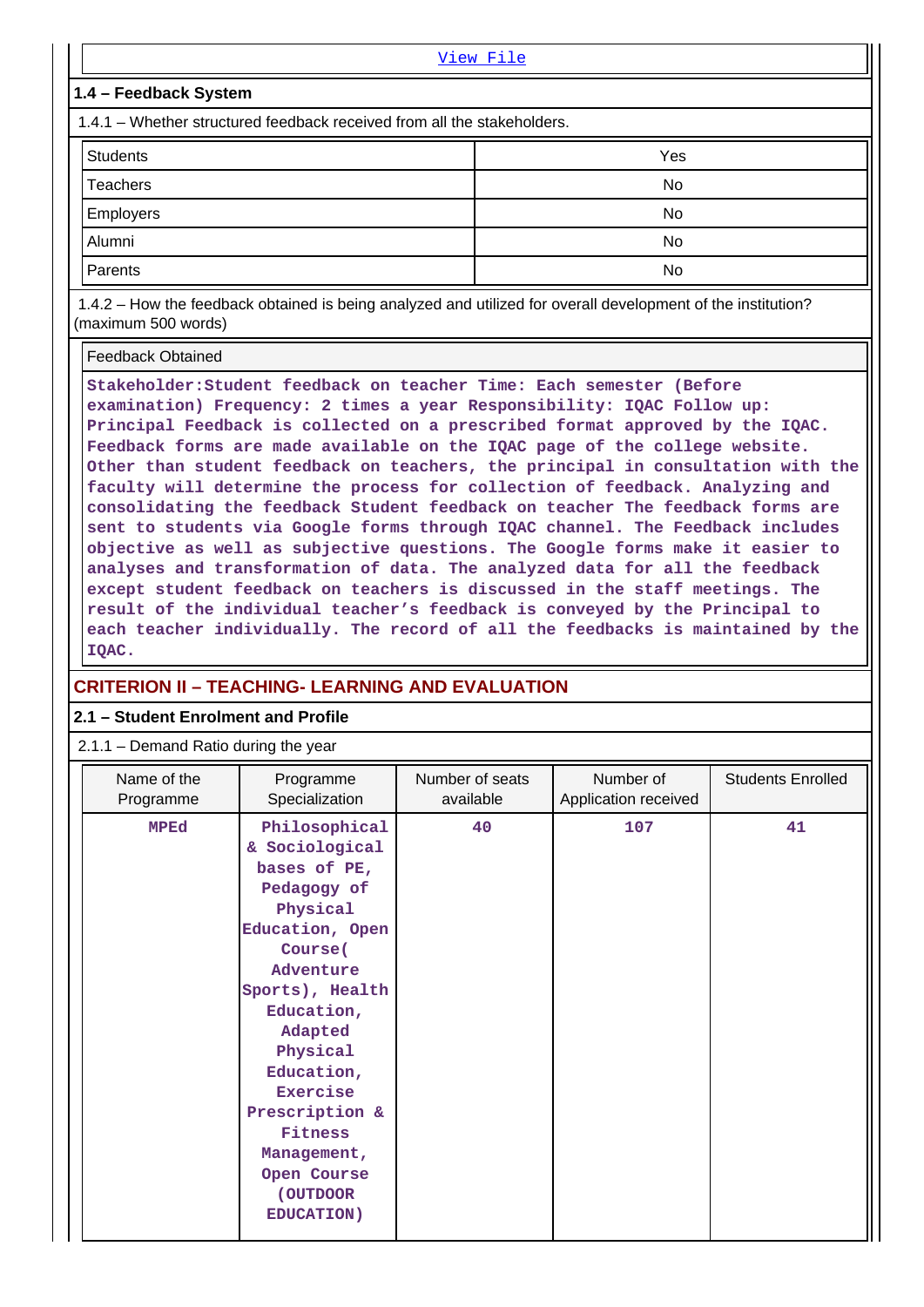| <b>BPEd</b>                                                                                                                                                                                                                                                                                                                                                                                                                                                                                                                                                                                                                                                                                                                                                                                                                                                                                                                                                                                                                                                                                                                                                                                                                                                                                                                                                                                                                                                                                                                                                                                                            | Marathi,<br>English, Hindi,<br>History,<br>Geography,<br>Science, IT |  | 150                                                          |                                                                                                  |  | 207                                                                                              | 150                                                         |  |
|------------------------------------------------------------------------------------------------------------------------------------------------------------------------------------------------------------------------------------------------------------------------------------------------------------------------------------------------------------------------------------------------------------------------------------------------------------------------------------------------------------------------------------------------------------------------------------------------------------------------------------------------------------------------------------------------------------------------------------------------------------------------------------------------------------------------------------------------------------------------------------------------------------------------------------------------------------------------------------------------------------------------------------------------------------------------------------------------------------------------------------------------------------------------------------------------------------------------------------------------------------------------------------------------------------------------------------------------------------------------------------------------------------------------------------------------------------------------------------------------------------------------------------------------------------------------------------------------------------------------|----------------------------------------------------------------------|--|--------------------------------------------------------------|--------------------------------------------------------------------------------------------------|--|--------------------------------------------------------------------------------------------------|-------------------------------------------------------------|--|
|                                                                                                                                                                                                                                                                                                                                                                                                                                                                                                                                                                                                                                                                                                                                                                                                                                                                                                                                                                                                                                                                                                                                                                                                                                                                                                                                                                                                                                                                                                                                                                                                                        |                                                                      |  |                                                              | View File                                                                                        |  |                                                                                                  |                                                             |  |
| 2.2 - Catering to Student Diversity                                                                                                                                                                                                                                                                                                                                                                                                                                                                                                                                                                                                                                                                                                                                                                                                                                                                                                                                                                                                                                                                                                                                                                                                                                                                                                                                                                                                                                                                                                                                                                                    |                                                                      |  |                                                              |                                                                                                  |  |                                                                                                  |                                                             |  |
| 2.2.1 - Student - Full time teacher ratio (current year data)                                                                                                                                                                                                                                                                                                                                                                                                                                                                                                                                                                                                                                                                                                                                                                                                                                                                                                                                                                                                                                                                                                                                                                                                                                                                                                                                                                                                                                                                                                                                                          |                                                                      |  |                                                              |                                                                                                  |  |                                                                                                  |                                                             |  |
| Year                                                                                                                                                                                                                                                                                                                                                                                                                                                                                                                                                                                                                                                                                                                                                                                                                                                                                                                                                                                                                                                                                                                                                                                                                                                                                                                                                                                                                                                                                                                                                                                                                   | Number of<br>students enrolled<br>in the institution<br>(UG)         |  | Number of<br>students enrolled<br>in the institution<br>(PG) | Number of<br>fulltime teachers<br>available in the<br>institution<br>teaching only UG<br>courses |  | Number of<br>fulltime teachers<br>available in the<br>institution<br>teaching only PG<br>courses | Number of<br>teachers<br>teaching both UG<br>and PG courses |  |
| 2014                                                                                                                                                                                                                                                                                                                                                                                                                                                                                                                                                                                                                                                                                                                                                                                                                                                                                                                                                                                                                                                                                                                                                                                                                                                                                                                                                                                                                                                                                                                                                                                                                   | 150                                                                  |  | 41                                                           | 12                                                                                               |  | 3                                                                                                | 15                                                          |  |
| 2.3 - Teaching - Learning Process                                                                                                                                                                                                                                                                                                                                                                                                                                                                                                                                                                                                                                                                                                                                                                                                                                                                                                                                                                                                                                                                                                                                                                                                                                                                                                                                                                                                                                                                                                                                                                                      |                                                                      |  |                                                              |                                                                                                  |  |                                                                                                  |                                                             |  |
| 2.3.1 – Percentage of teachers using ICT for effective teaching with Learning Management Systems (LMS), E-<br>learning resources etc. (current year data)                                                                                                                                                                                                                                                                                                                                                                                                                                                                                                                                                                                                                                                                                                                                                                                                                                                                                                                                                                                                                                                                                                                                                                                                                                                                                                                                                                                                                                                              |                                                                      |  |                                                              |                                                                                                  |  |                                                                                                  |                                                             |  |
| Number of<br><b>Teachers on Roll</b>                                                                                                                                                                                                                                                                                                                                                                                                                                                                                                                                                                                                                                                                                                                                                                                                                                                                                                                                                                                                                                                                                                                                                                                                                                                                                                                                                                                                                                                                                                                                                                                   | Number of<br>teachers using<br>ICT (LMS, e-<br>Resources)            |  | <b>ICT Tools and</b><br>resources<br>available               | Number of ICT<br>enabled<br>Classrooms                                                           |  | Numberof smart<br>classrooms                                                                     | E-resources and<br>techniques used                          |  |
| 15                                                                                                                                                                                                                                                                                                                                                                                                                                                                                                                                                                                                                                                                                                                                                                                                                                                                                                                                                                                                                                                                                                                                                                                                                                                                                                                                                                                                                                                                                                                                                                                                                     | 12                                                                   |  | 4                                                            | 4                                                                                                |  | 1                                                                                                | 4                                                           |  |
|                                                                                                                                                                                                                                                                                                                                                                                                                                                                                                                                                                                                                                                                                                                                                                                                                                                                                                                                                                                                                                                                                                                                                                                                                                                                                                                                                                                                                                                                                                                                                                                                                        | View File of ICT Tools and resources                                 |  |                                                              |                                                                                                  |  |                                                                                                  |                                                             |  |
|                                                                                                                                                                                                                                                                                                                                                                                                                                                                                                                                                                                                                                                                                                                                                                                                                                                                                                                                                                                                                                                                                                                                                                                                                                                                                                                                                                                                                                                                                                                                                                                                                        |                                                                      |  |                                                              |                                                                                                  |  | View File of E-resources and techniques used                                                     |                                                             |  |
| 2.3.2 - Students mentoring system available in the institution? Give details. (maximum 500 words)                                                                                                                                                                                                                                                                                                                                                                                                                                                                                                                                                                                                                                                                                                                                                                                                                                                                                                                                                                                                                                                                                                                                                                                                                                                                                                                                                                                                                                                                                                                      |                                                                      |  |                                                              |                                                                                                  |  |                                                                                                  |                                                             |  |
| We have mentoring system in our institute. A. Mentoring and guidance of school subject and Physical Education<br>subject lessons. All the students of BPEd 1st year students are divided amongst the faculty. These students<br>have one to one interaction with the concerned faculty member. With guidance for lessons these group of<br>students also discuss any issues related to academics and administration is informally and solution is sought out.<br>Teacher student Ratio- 1:13 B. Master degree students are divided amongst Faculty members for research<br>paper guidance. Here also students informal mentoring takes place. With guidance for research paper the<br>students get freedom to discuss any issues and suggestion related to academics and administration and solution<br>is sought out. Teacher student Ratio of around 1:2/3/4. The ratio is changed according to topics of expertise. The<br>college tries to maintain a healthy ratio. C. Mentoring for organization of Intramurals All students get chance to<br>organize intramurals throughout the year. A faculty member is made in charge for the same. During the<br>intramural the students are mentored regarding organizing and administration part. Teacher student Ratio-1:25<br>D. Seminars and Conference 2nd year Master's degree students get a chance to attend National/International<br>conference/seminar. For this they are mentored to send and present paper. Some faculty members are allotted<br>to this activity on rotation basis which are involved in mentoring and guidance. Teacher student Ratio-1:35 |                                                                      |  |                                                              |                                                                                                  |  |                                                                                                  |                                                             |  |
| Number of students enrolled in the<br>Number of fulltime teachers<br>Mentor: Mentee Ratio<br>institution                                                                                                                                                                                                                                                                                                                                                                                                                                                                                                                                                                                                                                                                                                                                                                                                                                                                                                                                                                                                                                                                                                                                                                                                                                                                                                                                                                                                                                                                                                               |                                                                      |  |                                                              |                                                                                                  |  |                                                                                                  |                                                             |  |
|                                                                                                                                                                                                                                                                                                                                                                                                                                                                                                                                                                                                                                                                                                                                                                                                                                                                                                                                                                                                                                                                                                                                                                                                                                                                                                                                                                                                                                                                                                                                                                                                                        | 234<br>15<br>16:1                                                    |  |                                                              |                                                                                                  |  |                                                                                                  |                                                             |  |
|                                                                                                                                                                                                                                                                                                                                                                                                                                                                                                                                                                                                                                                                                                                                                                                                                                                                                                                                                                                                                                                                                                                                                                                                                                                                                                                                                                                                                                                                                                                                                                                                                        | 2.4 - Teacher Profile and Quality                                    |  |                                                              |                                                                                                  |  |                                                                                                  |                                                             |  |
| 2.4.1 - Number of full time teachers appointed during the year                                                                                                                                                                                                                                                                                                                                                                                                                                                                                                                                                                                                                                                                                                                                                                                                                                                                                                                                                                                                                                                                                                                                                                                                                                                                                                                                                                                                                                                                                                                                                         |                                                                      |  |                                                              |                                                                                                  |  |                                                                                                  |                                                             |  |
| No. of sanctioned<br>positions                                                                                                                                                                                                                                                                                                                                                                                                                                                                                                                                                                                                                                                                                                                                                                                                                                                                                                                                                                                                                                                                                                                                                                                                                                                                                                                                                                                                                                                                                                                                                                                         | No. of filled positions                                              |  | Vacant positions                                             |                                                                                                  |  | Positions filled during<br>the current year                                                      | No. of faculty with<br>Ph.D                                 |  |
| 15                                                                                                                                                                                                                                                                                                                                                                                                                                                                                                                                                                                                                                                                                                                                                                                                                                                                                                                                                                                                                                                                                                                                                                                                                                                                                                                                                                                                                                                                                                                                                                                                                     | 15                                                                   |  |                                                              | <b>Nill</b>                                                                                      |  | Nill                                                                                             | 11                                                          |  |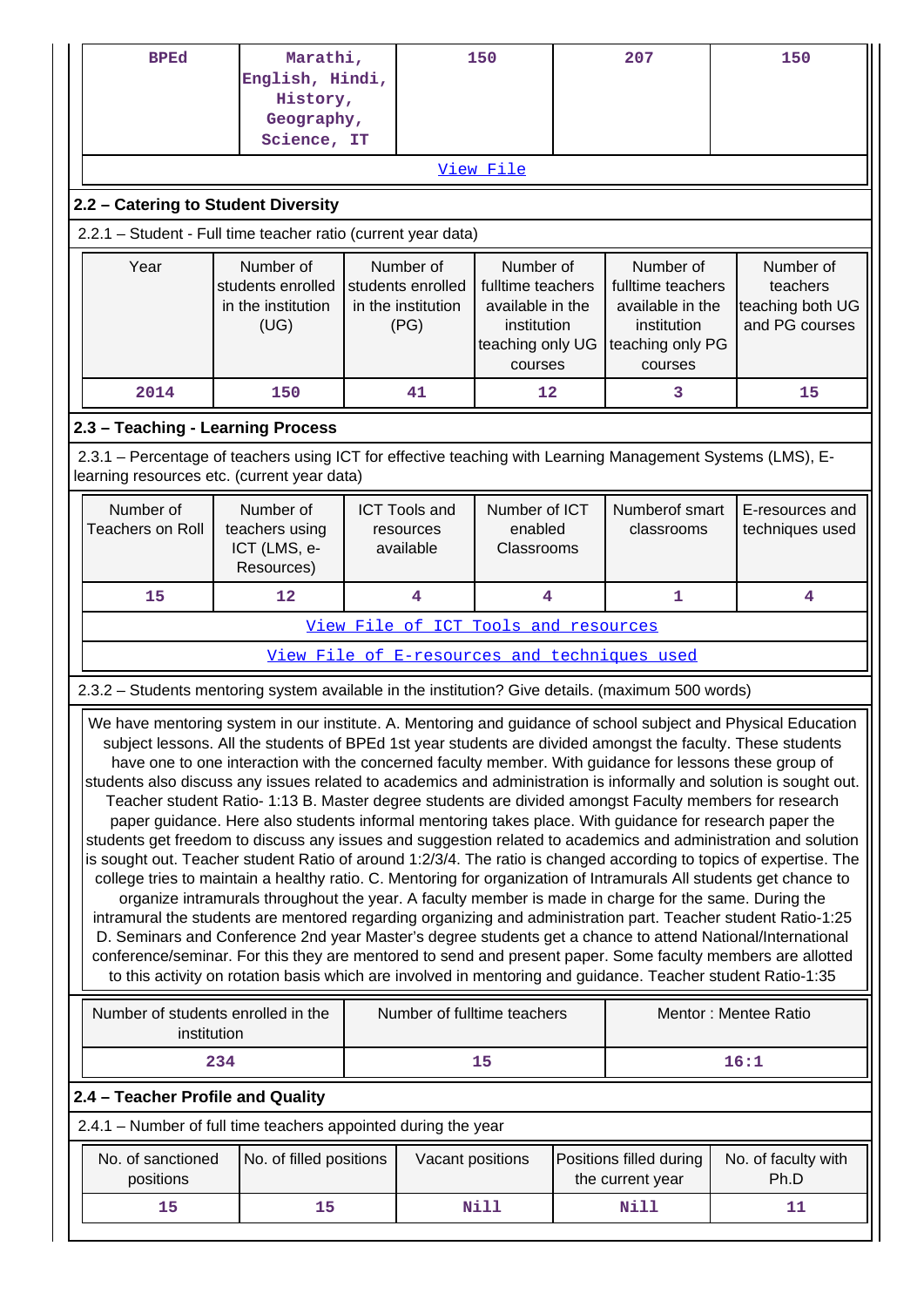2.4.2 – Honours and recognition received by teachers (received awards, recognition, fellowships at State, National, International level from Government, recognised bodies during the year )

| Year of Award | Name of full time teachers<br>receiving awards from<br>state level, national level,<br>international level | Designation            | Name of the award,<br>fellowship, received from<br>Government or recognized<br>bodies |  |  |  |
|---------------|------------------------------------------------------------------------------------------------------------|------------------------|---------------------------------------------------------------------------------------|--|--|--|
| 2014          | <b>NA</b>                                                                                                  | Associate<br>Professor | <b>NA</b>                                                                             |  |  |  |
| View File     |                                                                                                            |                        |                                                                                       |  |  |  |

### **2.5 – Evaluation Process and Reforms**

 2.5.1 – Number of days from the date of semester-end/ year- end examination till the declaration of results during the year

| Programme Name | Programme Code | Semester/year | Last date of the last<br>semester-end/year-<br>end examination | Date of declaration of<br>results of semester-<br>end/year-end<br>examination |  |  |  |  |
|----------------|----------------|---------------|----------------------------------------------------------------|-------------------------------------------------------------------------------|--|--|--|--|
| MPEd           | ΝA             | II, IV        | 15/05/2015                                                     | 17/06/2015                                                                    |  |  |  |  |
| <b>BPEd</b>    | NA             | ΙI            | 15/05/2015                                                     | 28/05/2015                                                                    |  |  |  |  |
|                | View File      |               |                                                                |                                                                               |  |  |  |  |

2.5.2 – Reforms initiated on Continuous Internal Evaluation(CIE) system at the institutional level (250 words)

 **For BPED Course Continuous Internal Evaluation(CIE) system are as follows Theory For Each course college conduct at least two test per semester Following Assessment technique were used for Internal assessment • Tutorial • Tasks • Project • Presentations • Online objective Exam • Skits Dance • Group Discussions • Exhibition For practical activities following technique and tools were used • Skill performance of game/activity • Journal • Project book • Fitness test administration • Viva-Voce • Demonstration (Rhythmic Activity ) Teaching Skill development program Following are the phases of evaluation of teaching practice 1. Micro Teaching: In micro teaching students conduct 6 micro skill lessons in peer group both optional subject and physical education. These lessons were evaluated by mentor teacher 2. Integration lessons: Students conduct three Integration lessons for optional subject and three Integration lessons for physical education 3. Practice lessons: Each student teacher conduct a total of 38 (19 optional subject 19 Physical Education) practice lessons based on the current school curriculum in real school settings. These lessons are to be given in the secondary school i.e. Std VI to X. These Teaching skill development program evaluation by faculty member Continuous Internal Evaluation(CIE) system MPED Course are as follows Theory For Each course college conduct at least four internal tests. For that evaluation following Assessment technique were used • Written test • Case study • Project • Presentations • Online objective Exam • Skits Dance • Group Discussions • Exhibition Practical Following are the activities for practical Fitness conditioning, Measurement evaluation practical (Fitness test, Skill test, Anthropometric Tests, Psychological Physiological Tests),Yog, Course Related Practical Work (Biomechanics, Sports Nutrition, Psychology, Fitness, IT), Sport specialization For practical activities following technique and tools were used • Skill performance of game/activity • Journal • Project book • Fitness test administration • Viva-Voce • Observation Teaching Skill Evaluation of Teaching skills of MPED students on following basis MPED students conduct five advance coaching lessons: • Two fitness based lesson on their peer and faculty member evaluated this lesson. Three advance skill lessons of their specialized sports. Out of three lessons at least one lesson conducted on different sports clubs in**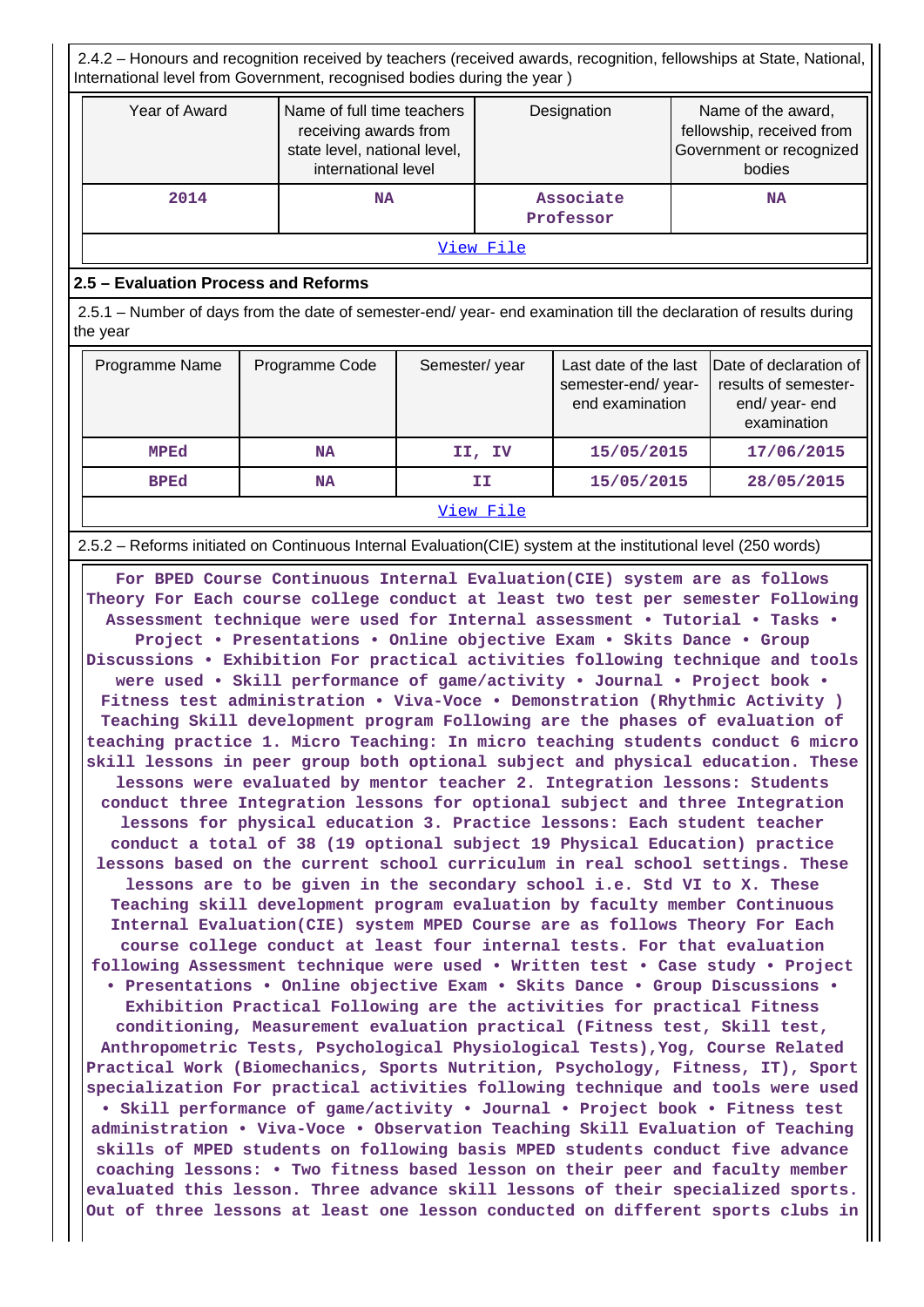**Pune city so, student get real life experience. Other practices 1. Internal External- Dates of exams are declared in advance, Notices are put up on notice boards. Marks are entered in CMS. Students can see their marks immediately. 2. Faculty is share their best practices of internal evaluation in faculty meeting and also faculty development program**

 2.5.3 – Academic calendar prepared and adhered for conduct of Examination and other related matters (250 words)

 **• Academic calendar is prepared beginning of the year and discussed in faculty meeting. Principal organizes a meeting in July to finalize academic, cocurricular and extra-curricular activities in the academic year. Each department prepares their own plan accordingly and is discussed in this meeting. • A General Year Plan is prepared and approved by the faculty. Information regarding date of opening of academic year, dates of preparation leaves and examinations, holidays/breaks, extra-intramurals, cultural programs, camp, sporting events, conferences, workshops, etc. is discussed. Each department presents his plan which is discussed and finalized. • Total days with time for teaching subject and ground practical's are finalized during the faculty meeting. The academic calendar is planned in such a way that student has ample time for learning and exam preparation. The academic calendar considers preparation leave of minimum 2 weeks prior to external examination. No major event or program is planned prior to any examination – internal or external. • The college tries to stick to the academic calendar and makes changes only if necessary. The changes in dates are discussed and finalized in faculty meeting. The changes are updated on notice boards and conveyed to the students. The faculty also prepares teaching plans considering the academic calendar. Timely review of the plan is also taken and necessary changes made. • For ground practical evaluation two faculty members take examination. • Internal evaluation dates are discussed and finalized. • One faculty member is given responsibility of internal evaluation of academic subjects and other for ground practical. • Academic subject's evaluation is done minimum twice in a given semester the dates of evaluation are announced 15 days earlier. Ground practical evaluation is done after the completion of stipulated time for ground practical.Before the evaluation the student's attendance is considered and defaulters are not allowed to appear for examination. • Ground practical activity is evaluated by two faculty members and academic subject is evaluated by concerned subject faculty member. • Students failing in academic subject are allowed to reappear for the exam once again. • Students, who could not attend examination for some reason, are allowed to reappear for exam.**

#### **2.6 – Student Performance and Learning Outcomes**

 2.6.1 – Program outcomes, program specific outcomes and course outcomes for all programs offered by the institution are stated and displayed in website of the institution (to provide the weblink)

 [http://www.agashecollege.org/A.Y.%202020-21/B.P.Ed/BPEd%20PO%20&%20CO%202014-15](http://www.agashecollege.org/A.Y.%202020-21/B.P.Ed/BPEd%20PO%20&%20CO%202014-15.pdf) [.pdf](http://www.agashecollege.org/A.Y.%202020-21/B.P.Ed/BPEd%20PO%20&%20CO%202014-15.pdf)

2.6.2 – Pass percentage of students

| Programme<br>Code                         | Programme<br>Name | Programme<br>Specialization | Number of<br>students<br>appeared in the<br>final year<br>examination | Number of<br>students passed<br>in final year<br>examination | Pass Percentage |  |  |  |
|-------------------------------------------|-------------------|-----------------------------|-----------------------------------------------------------------------|--------------------------------------------------------------|-----------------|--|--|--|
| Nill                                      | <b>BPEd</b>       | Nill                        | 147                                                                   | 120                                                          | 81.63           |  |  |  |
| Nill<br>Nill<br>97.72<br>44<br>43<br>MPEd |                   |                             |                                                                       |                                                              |                 |  |  |  |
|                                           | View File         |                             |                                                                       |                                                              |                 |  |  |  |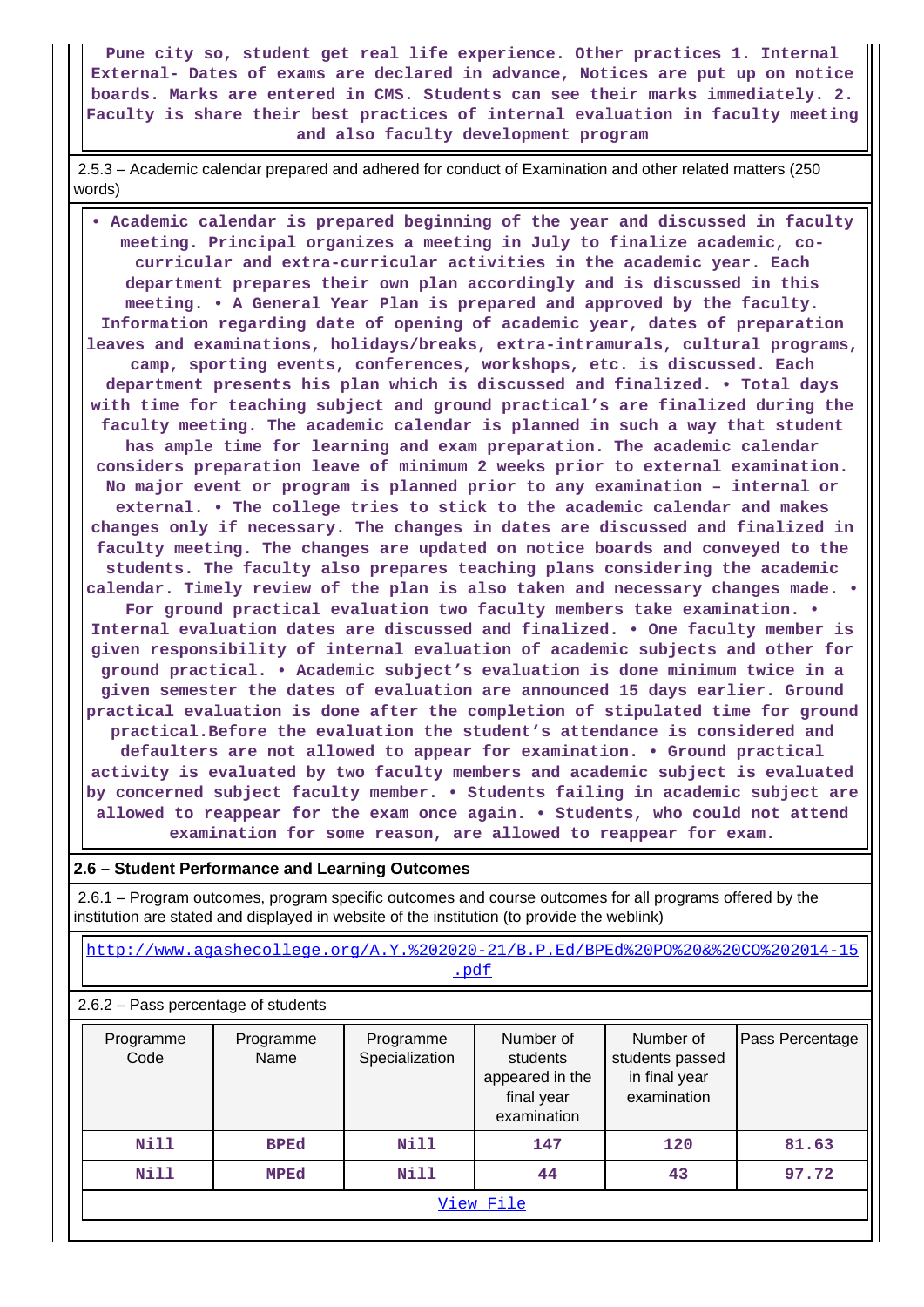| 2.7 - Student Satisfaction Survey                                                                                                                          |                                                                                                                                                                           |                        |           |                                        |                         |                        |                           |               |                                    |
|------------------------------------------------------------------------------------------------------------------------------------------------------------|---------------------------------------------------------------------------------------------------------------------------------------------------------------------------|------------------------|-----------|----------------------------------------|-------------------------|------------------------|---------------------------|---------------|------------------------------------|
|                                                                                                                                                            | 2.7.1 - Student Satisfaction Survey (SSS) on overall institutional performance (Institution may design the<br>questionnaire) (results and details be provided as weblink) |                        |           |                                        |                         |                        |                           |               |                                    |
|                                                                                                                                                            |                                                                                                                                                                           |                        |           | http://www.aqashecollege.org/agar.html |                         |                        |                           |               |                                    |
| <b>CRITERION III - RESEARCH, INNOVATIONS AND EXTENSION</b>                                                                                                 |                                                                                                                                                                           |                        |           |                                        |                         |                        |                           |               |                                    |
| 3.1 - Resource Mobilization for Research                                                                                                                   |                                                                                                                                                                           |                        |           |                                        |                         |                        |                           |               |                                    |
| 3.1.1 - Research funds sanctioned and received from various agencies, industry and other organisations                                                     |                                                                                                                                                                           |                        |           |                                        |                         |                        |                           |               |                                    |
| Nature of the Project                                                                                                                                      |                                                                                                                                                                           | Duration               |           | Name of the funding<br>agency          |                         |                        | Total grant<br>sanctioned |               | Amount received<br>during the year |
| Total                                                                                                                                                      |                                                                                                                                                                           | $\mathbf 0$            |           |                                        | <b>NA</b>               |                        | 0                         |               | 0                                  |
|                                                                                                                                                            |                                                                                                                                                                           |                        |           |                                        | View File               |                        |                           |               |                                    |
| 3.2 - Innovation Ecosystem                                                                                                                                 |                                                                                                                                                                           |                        |           |                                        |                         |                        |                           |               |                                    |
| 3.2.1 - Workshops/Seminars Conducted on Intellectual Property Rights (IPR) and Industry-Academia Innovative<br>practices during the year                   |                                                                                                                                                                           |                        |           |                                        |                         |                        |                           |               |                                    |
| Title of workshop/seminar                                                                                                                                  |                                                                                                                                                                           |                        |           | Name of the Dept.                      |                         |                        |                           |               | Date                               |
| <b>NA</b>                                                                                                                                                  |                                                                                                                                                                           |                        |           | <b>NA</b>                              |                         |                        |                           |               | 01/12/2015                         |
| 3.2.2 - Awards for Innovation won by Institution/Teachers/Research scholars/Students during the year                                                       |                                                                                                                                                                           |                        |           |                                        |                         |                        |                           |               |                                    |
|                                                                                                                                                            | Title of the innovation<br>Name of Awardee<br>Awarding Agency                                                                                                             |                        |           |                                        |                         |                        | Date of award             |               | Category                           |
| NA                                                                                                                                                         |                                                                                                                                                                           | NA                     |           |                                        | <b>NA</b>               |                        | 01/12/2015                | <b>NA</b>     |                                    |
|                                                                                                                                                            | View File                                                                                                                                                                 |                        |           |                                        |                         |                        |                           |               |                                    |
| 3.2.3 - No. of Incubation centre created, start-ups incubated on campus during the year                                                                    |                                                                                                                                                                           |                        |           |                                        |                         |                        |                           |               |                                    |
| Incubation<br>Center                                                                                                                                       | Name                                                                                                                                                                      |                        |           | Sponsered By                           | Name of the<br>Start-up | Nature of Start-<br>up |                           |               | Date of<br>Commencement            |
| NA                                                                                                                                                         |                                                                                                                                                                           | <b>NA</b>              |           | <b>NA</b>                              | NA                      |                        | <b>NA</b>                 | 01/12/2015    |                                    |
|                                                                                                                                                            |                                                                                                                                                                           |                        |           |                                        | View File               |                        |                           |               |                                    |
| 3.3 - Research Publications and Awards                                                                                                                     |                                                                                                                                                                           |                        |           |                                        |                         |                        |                           |               |                                    |
| 3.3.1 - Incentive to the teachers who receive recognition/awards                                                                                           |                                                                                                                                                                           |                        |           |                                        |                         |                        |                           |               |                                    |
| <b>State</b>                                                                                                                                               |                                                                                                                                                                           |                        |           | National                               |                         |                        |                           | International |                                    |
| 0                                                                                                                                                          |                                                                                                                                                                           |                        |           | 0                                      |                         |                        |                           |               | 0                                  |
| 3.3.2 - Ph. Ds awarded during the year (applicable for PG College, Research Center)                                                                        |                                                                                                                                                                           |                        |           |                                        |                         |                        |                           |               |                                    |
|                                                                                                                                                            |                                                                                                                                                                           | Name of the Department |           |                                        |                         |                        | Number of PhD's Awarded   |               |                                    |
|                                                                                                                                                            |                                                                                                                                                                           | Physical Education     |           |                                        |                         |                        |                           | Nill          |                                    |
| 3.3.3 - Research Publications in the Journals notified on UGC website during the year                                                                      |                                                                                                                                                                           |                        |           |                                        |                         |                        |                           |               |                                    |
| Number of Publication<br>Average Impact Factor (if<br><b>Type</b><br>Department<br>any)                                                                    |                                                                                                                                                                           |                        |           |                                        |                         |                        |                           |               |                                    |
| National                                                                                                                                                   |                                                                                                                                                                           |                        | <b>NA</b> |                                        |                         | Nill                   |                           |               | 0                                  |
|                                                                                                                                                            |                                                                                                                                                                           |                        |           |                                        | View File               |                        |                           |               |                                    |
| 3.3.4 - Books and Chapters in edited Volumes / Books published, and papers in National/International Conference<br>Proceedings per Teacher during the year |                                                                                                                                                                           |                        |           |                                        |                         |                        |                           |               |                                    |
|                                                                                                                                                            | Department                                                                                                                                                                |                        |           |                                        |                         |                        | Number of Publication     |               |                                    |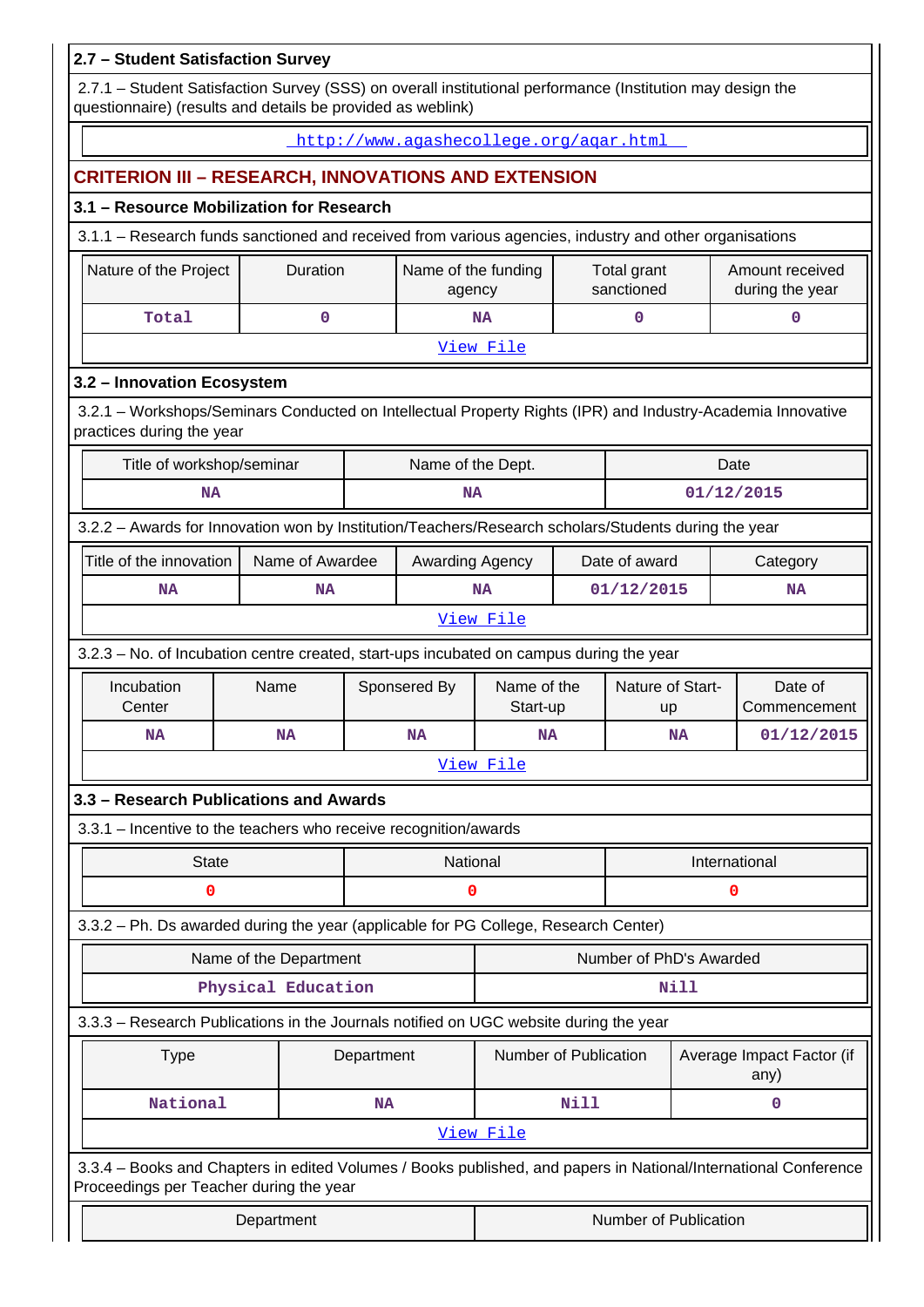|                                                                                                                                                                                                                                                  | Nill<br><b>NA</b>    |                                                    |                        |           |                                                          |                                                                    |  |                                                                    |  |
|--------------------------------------------------------------------------------------------------------------------------------------------------------------------------------------------------------------------------------------------------|----------------------|----------------------------------------------------|------------------------|-----------|----------------------------------------------------------|--------------------------------------------------------------------|--|--------------------------------------------------------------------|--|
|                                                                                                                                                                                                                                                  | View File            |                                                    |                        |           |                                                          |                                                                    |  |                                                                    |  |
| 3.3.5 – Bibliometrics of the publications during the last Academic year based on average citation index in Scopus/<br>Web of Science or PubMed/ Indian Citation Index                                                                            |                      |                                                    |                        |           |                                                          |                                                                    |  |                                                                    |  |
| Title of the<br>Paper                                                                                                                                                                                                                            | Name of<br>Author    | Title of journal                                   | Year of<br>publication |           | <b>Citation Index</b>                                    | Institutional<br>affiliation as<br>mentioned in<br>the publication |  | Number of<br>citations<br>excluding self<br>citation               |  |
| <b>NA</b>                                                                                                                                                                                                                                        | <b>NA</b>            | <b>NA</b>                                          |                        | 2014      | 0                                                        | $\mathbf 0$                                                        |  | <b>Nill</b>                                                        |  |
|                                                                                                                                                                                                                                                  |                      |                                                    |                        | View File |                                                          |                                                                    |  |                                                                    |  |
| 3.3.6 - h-Index of the Institutional Publications during the year. (based on Scopus/ Web of science)                                                                                                                                             |                      |                                                    |                        |           |                                                          |                                                                    |  |                                                                    |  |
| Title of the<br>Paper                                                                                                                                                                                                                            | Name of<br>Author    | Title of journal                                   | Year of<br>publication |           | h-index                                                  | Number of<br>citations<br>excluding self<br>citation               |  | Institutional<br>affiliation as<br>mentioned in<br>the publication |  |
| <b>NA</b>                                                                                                                                                                                                                                        | <b>NA</b>            | <b>NA</b>                                          |                        | 2014      | Nill                                                     | Nill                                                               |  | 0                                                                  |  |
|                                                                                                                                                                                                                                                  |                      |                                                    |                        | View File |                                                          |                                                                    |  |                                                                    |  |
| 3.3.7 - Faculty participation in Seminars/Conferences and Symposia during the year:                                                                                                                                                              |                      |                                                    |                        |           |                                                          |                                                                    |  |                                                                    |  |
| Number of Faculty                                                                                                                                                                                                                                |                      | International                                      | National               |           | <b>State</b>                                             |                                                                    |  | Local                                                              |  |
| Attended/Semi<br>nars/Workshops                                                                                                                                                                                                                  |                      | 15                                                 | <b>Nill</b>            |           |                                                          | <b>Nill</b>                                                        |  | <b>Nill</b>                                                        |  |
|                                                                                                                                                                                                                                                  |                      |                                                    |                        | View File |                                                          |                                                                    |  |                                                                    |  |
| 3.4 - Extension Activities<br>3.4.1 - Number of extension and outreach programmes conducted in collaboration with industry, community and<br>Non- Government Organisations through NSS/NCC/Red cross/Youth Red Cross (YRC) etc., during the year |                      |                                                    |                        |           |                                                          |                                                                    |  |                                                                    |  |
| Title of the activities                                                                                                                                                                                                                          |                      | Organising unit/agency/<br>collaborating agency    |                        |           | Number of teachers<br>participated in such<br>activities | Number of students<br>participated in such<br>activities           |  |                                                                    |  |
| <b>NA</b>                                                                                                                                                                                                                                        |                      | 0                                                  |                        | Nill      |                                                          |                                                                    |  | Nill                                                               |  |
|                                                                                                                                                                                                                                                  |                      |                                                    |                        | View File |                                                          |                                                                    |  |                                                                    |  |
| 3.4.2 - Awards and recognition received for extension activities from Government and other recognized bodies<br>during the year                                                                                                                  |                      |                                                    |                        |           |                                                          |                                                                    |  |                                                                    |  |
| Name of the activity                                                                                                                                                                                                                             |                      | Award/Recognition                                  |                        |           | <b>Awarding Bodies</b>                                   |                                                                    |  | Number of students<br><b>Benefited</b>                             |  |
| <b>NA</b>                                                                                                                                                                                                                                        |                      | <b>NA</b>                                          |                        |           | <b>NA</b>                                                |                                                                    |  | Nill                                                               |  |
|                                                                                                                                                                                                                                                  |                      |                                                    |                        | View File |                                                          |                                                                    |  |                                                                    |  |
| 3.4.3 - Students participating in extension activities with Government Organisations, Non-Government<br>Organisations and programmes such as Swachh Bharat, Aids Awareness, Gender Issue, etc. during the year                                   |                      |                                                    |                        |           |                                                          |                                                                    |  |                                                                    |  |
| Name of the scheme                                                                                                                                                                                                                               |                      | Organising unit/Agen<br>cy/collaborating<br>agency | Name of the activity   |           | Number of teachers<br>participated in such<br>activites  |                                                                    |  | Number of students<br>participated in such<br>activites            |  |
| <b>NA</b>                                                                                                                                                                                                                                        |                      | NA                                                 |                        | <b>NA</b> | Nill                                                     |                                                                    |  | Nill                                                               |  |
|                                                                                                                                                                                                                                                  | View File            |                                                    |                        |           |                                                          |                                                                    |  |                                                                    |  |
|                                                                                                                                                                                                                                                  | 3.5 - Collaborations |                                                    |                        |           |                                                          |                                                                    |  |                                                                    |  |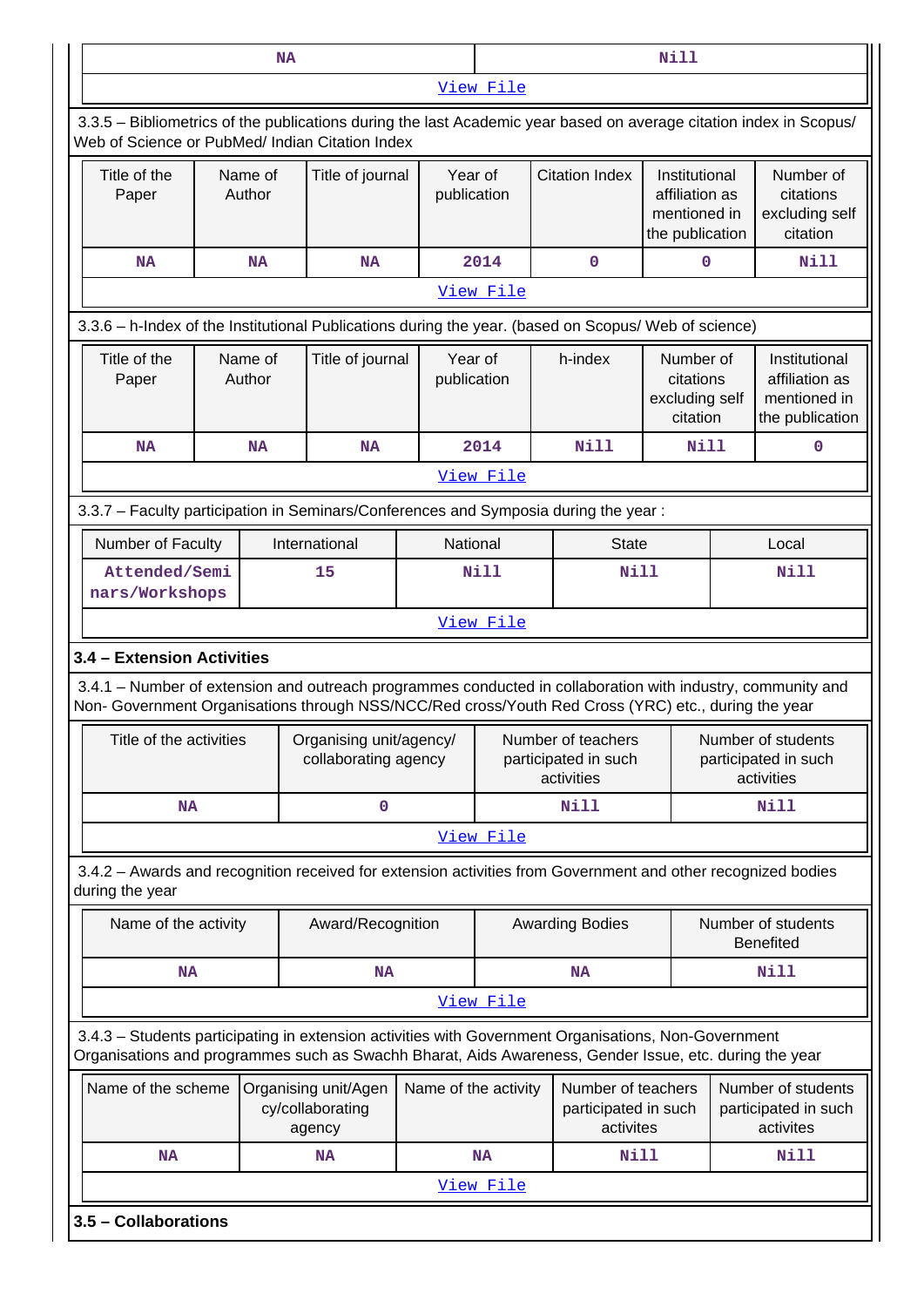|                                                                                                                                                          | 3.5.1 – Number of Collaborative activities for research, faculty exchange, student exchange during the year |          |                                                                                                   |  |                                |                             |                                                |             |                                                           |  |
|----------------------------------------------------------------------------------------------------------------------------------------------------------|-------------------------------------------------------------------------------------------------------------|----------|---------------------------------------------------------------------------------------------------|--|--------------------------------|-----------------------------|------------------------------------------------|-------------|-----------------------------------------------------------|--|
| Nature of activity                                                                                                                                       |                                                                                                             |          | Participant                                                                                       |  |                                | Source of financial support |                                                |             | Duration                                                  |  |
| <b>NA</b>                                                                                                                                                |                                                                                                             |          |                                                                                                   |  |                                | $\mathbf 0$                 |                                                |             | 0                                                         |  |
|                                                                                                                                                          |                                                                                                             |          |                                                                                                   |  | View File                      |                             |                                                |             |                                                           |  |
| 3.5.2 - Linkages with institutions/industries for internship, on-the- job training, project work, sharing of research<br>facilities etc. during the year |                                                                                                             |          |                                                                                                   |  |                                |                             |                                                |             |                                                           |  |
| Nature of linkage                                                                                                                                        | Title of the<br>linkage                                                                                     |          | Name of the<br>partnering<br>institution/<br>industry<br>/research lab<br>with contact<br>details |  |                                | <b>Duration From</b>        | <b>Duration To</b>                             |             | Participant                                               |  |
| <b>NA</b>                                                                                                                                                | <b>NA</b>                                                                                                   |          | <b>NA</b>                                                                                         |  |                                | 01/12/2015                  |                                                | 01/12/2015  | $\mathbf 0$                                               |  |
|                                                                                                                                                          |                                                                                                             |          |                                                                                                   |  | View File                      |                             |                                                |             |                                                           |  |
| 3.5.3 – MoUs signed with institutions of national, international importance, other universities, industries, corporate<br>houses etc. during the year    |                                                                                                             |          |                                                                                                   |  |                                |                             |                                                |             |                                                           |  |
| Organisation                                                                                                                                             |                                                                                                             |          | Date of MoU signed                                                                                |  |                                | Purpose/Activities          |                                                |             | Number of<br>students/teachers<br>participated under MoUs |  |
| NA                                                                                                                                                       |                                                                                                             |          | 01/12/2015                                                                                        |  |                                | <b>NA</b>                   |                                                | <b>Nill</b> |                                                           |  |
|                                                                                                                                                          |                                                                                                             |          |                                                                                                   |  | View File                      |                             |                                                |             |                                                           |  |
| <b>CRITERION IV - INFRASTRUCTURE AND LEARNING RESOURCES</b>                                                                                              |                                                                                                             |          |                                                                                                   |  |                                |                             |                                                |             |                                                           |  |
| 4.1 - Physical Facilities                                                                                                                                |                                                                                                             |          |                                                                                                   |  |                                |                             |                                                |             |                                                           |  |
| 4.1.1 - Budget allocation, excluding salary for infrastructure augmentation during the year                                                              |                                                                                                             |          |                                                                                                   |  |                                |                             |                                                |             |                                                           |  |
| Budget allocated for infrastructure augmentation                                                                                                         |                                                                                                             |          |                                                                                                   |  |                                |                             | Budget utilized for infrastructure development |             |                                                           |  |
|                                                                                                                                                          | 1268000                                                                                                     |          |                                                                                                   |  | 970021                         |                             |                                                |             |                                                           |  |
| 4.1.2 - Details of augmentation in infrastructure facilities during the year                                                                             |                                                                                                             |          |                                                                                                   |  |                                |                             |                                                |             |                                                           |  |
|                                                                                                                                                          | <b>Facilities</b>                                                                                           |          |                                                                                                   |  | <b>Existing or Newly Added</b> |                             |                                                |             |                                                           |  |
|                                                                                                                                                          | Campus Area                                                                                                 |          |                                                                                                   |  | Existing                       |                             |                                                |             |                                                           |  |
|                                                                                                                                                          |                                                                                                             |          |                                                                                                   |  | View File                      |                             |                                                |             |                                                           |  |
| 4.2 - Library as a Learning Resource                                                                                                                     |                                                                                                             |          |                                                                                                   |  |                                |                             |                                                |             |                                                           |  |
| 4.2.1 - Library is automated {Integrated Library Management System (ILMS)}                                                                               |                                                                                                             |          |                                                                                                   |  |                                |                             |                                                |             |                                                           |  |
| Name of the ILMS<br>software                                                                                                                             |                                                                                                             |          | Nature of automation (fully<br>or patially)                                                       |  |                                | Version                     |                                                |             | Year of automation                                        |  |
| NA                                                                                                                                                       | Partially                                                                                                   |          |                                                                                                   |  |                                | 0                           |                                                |             | 2020                                                      |  |
| 4.2.2 - Library Services                                                                                                                                 |                                                                                                             |          |                                                                                                   |  |                                |                             |                                                |             |                                                           |  |
| Library<br>Service Type                                                                                                                                  |                                                                                                             | Existing |                                                                                                   |  | Newly Added                    |                             |                                                |             | Total                                                     |  |
| Reference<br><b>Books</b>                                                                                                                                | 11213                                                                                                       |          | 40000                                                                                             |  | 50                             | 6386                        |                                                | 11263       | 46386                                                     |  |
|                                                                                                                                                          |                                                                                                             |          |                                                                                                   |  | View File                      |                             |                                                |             |                                                           |  |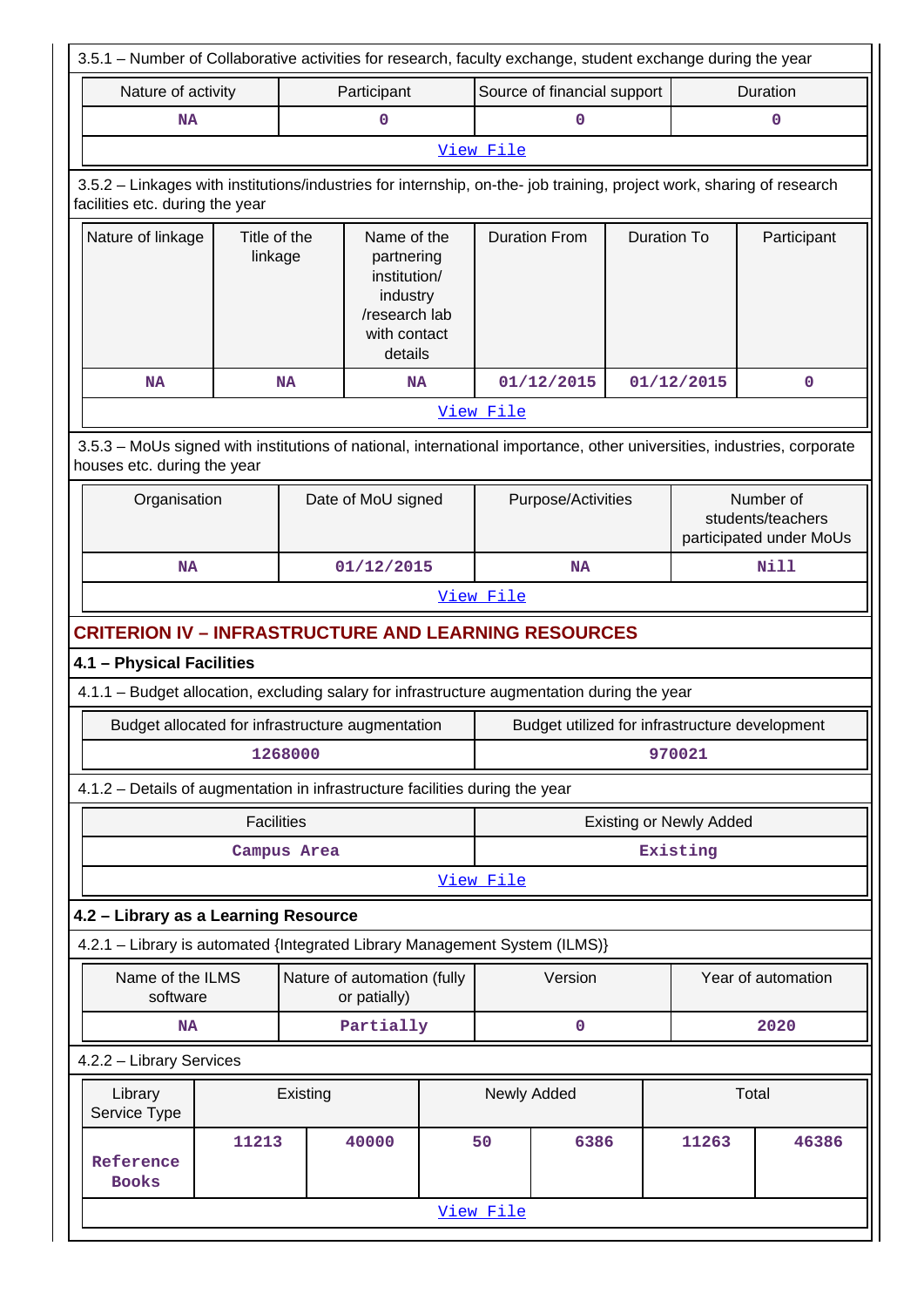4.2.3 – E-content developed by teachers such as: e-PG- Pathshala, CEC (under e-PG- Pathshala CEC (Under Graduate) SWAYAM other MOOCs platform NPTEL/NMEICT/any other Government initiatives & institutional (Learning Management System (LMS) etc Name of the Teacher  $\parallel$  Name of the Module Platform on which module is developed Date of launching econtent  **NA NA NA 01/12/2015** [View File](https://assessmentonline.naac.gov.in/public/Postacc/e-content_by_teachers/3297_e-content_by_teachers_1583309822.xlsx) **4.3 – IT Infrastructure** 4.3.1 – Technology Upgradation (overall)  $Type \mid Total Co$ mputers **Computer** Lab Internet Browsing centers **Computer Centers** Office Departme nts Available Bandwidt h (MBPS/ GBPS) **Others Existin g 16 21 1 1 0 4 2 2 0 Added 0 0 0 0 0 0 0 0 0 Total 16 21 1 1 0 4 2 2 0** 4.3.2 – Bandwidth available of internet connection in the Institution (Leased line) **2 MBPS/ GBPS** 4.3.3 – Facility for e-content Name of the e-content development facility Frovide the link of the videos and media centre and recording facility  **NA** <NA> **4.4 – Maintenance of Campus Infrastructure** 4.4.1 – Expenditure incurred on maintenance of physical facilities and academic support facilities, excluding salary component, during the year Assigned Budget on academic facilities Expenditure incurred on maintenance of academic facilities Assigned budget on physical facilities Expenditure incurredon maintenance of physical facilites  **7.22 7.22 1.55 1.55** 4.4.2 – Procedures and policies for maintaining and utilizing physical, academic and support facilities - laboratory, library, sports complex, computers, classrooms etc. (maximum 500 words) (information to be available in institutional Website, provide link) **Computer laboratory • The lab has to be used during lab timings and students are supposed to take prior permissions (from teaching staff) to use Computer Lab. • Lab Timings: 10:00 am to 5:00 pm • SOP's are notified in the computer lab, which is visible to anybody entering in the computer lab Note: Students are allowed to use the computer lab for educational purpose beyond lab timings but need to take prior permission from teaching staff. Library rules • All the students of CACPE are the members of the Institutional Library. • All the UG and PG Faculty of CACPE, non–teaching staff of CACPE are the members of the library. • One book against producing one Reader's ticket could be borrowed for a period of 15 days from the date of issue. • Only 1 book will be issued on 1 card. Each student will get maximum 3 books. • Exchange of cards is strictly prohibited. • Students will not be allowed to take books home without Library Card • CD/ periodicals /Thesis will be issued only for Reading Hall. • Student**

**can get one Additional Borrower's Ticket by depositing the additional deposit**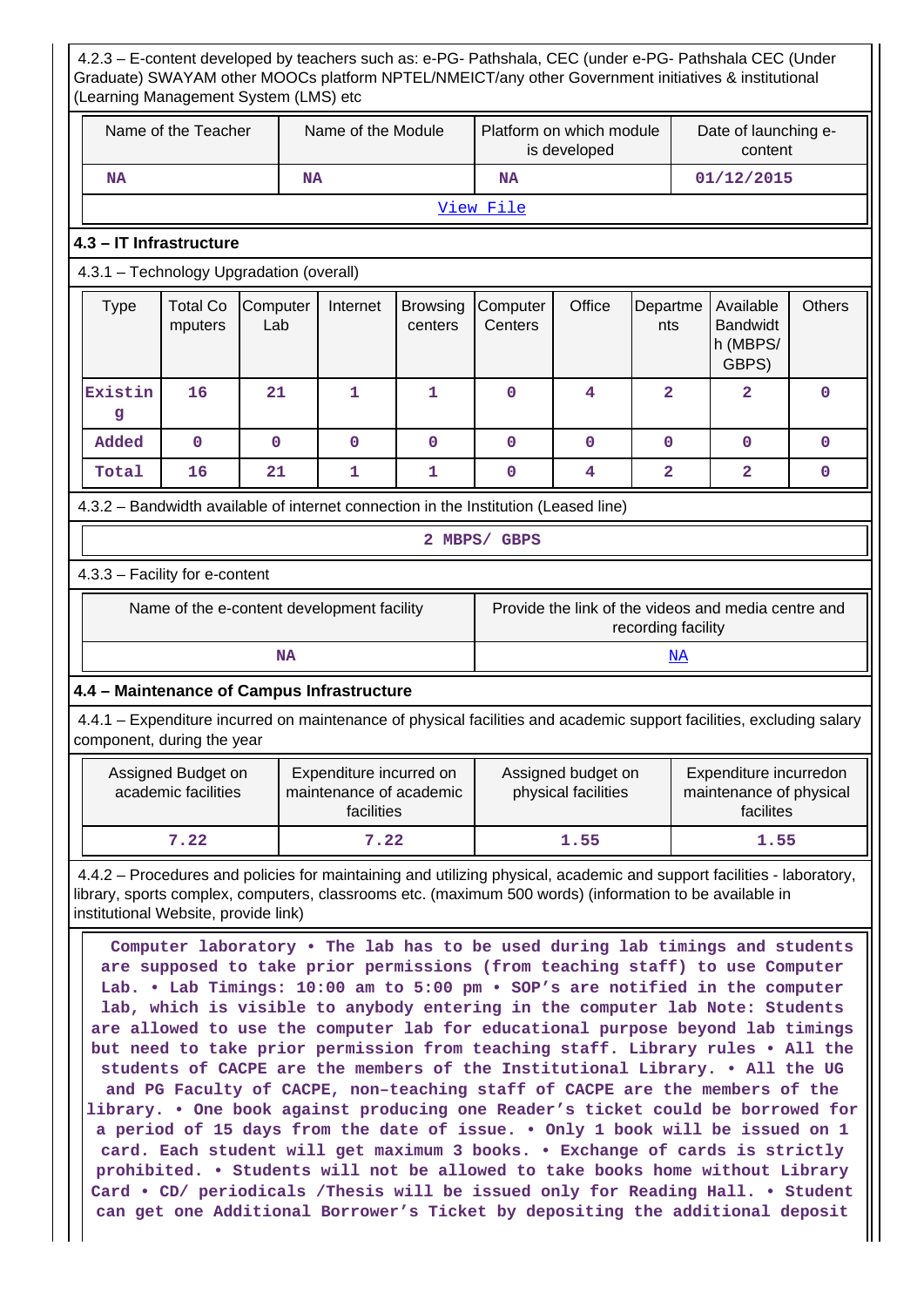**amount of Rs:-100/- • Library Borrower's Ticket is not transferable. • Fine of Rs.5/-per day will be charged if the documents (books) are not returned on due date. • In case borrowers fail to replace a lost or damaged book within a month from the due date of its return, he/she shall pay to the library 5 times of the book. • Master 2nd years student can issue only master degree thesis for period of 15 days. Failing to return the thesis after 15 days the student will be charged a fine of Rs.10/-per day. • A borrower shall replace a book if it is lost while in custody. • A person losing or damaging Library books repeatedly shall be debarred from using the library. • All readers are required to maintain the perfect silence and Discipline in the Library. • The same book may be re-issued 2 times, if it is not in demand. Loss of Reader's Ticket/Identity cards should be immediately reported to the Librarian. • A duplicate thereof ,shall be issued after payment of Rs:-100/- • The users of Library must return all the Library books and other documents borrowed by them and cleared all Library dues before Year end. Store Room Store room consists of sports material to be used for practical's, intramurals and field practical lessons • All sports related material is issued to college students only. • Equipment issued should be used solely for field activities only. • Equipment issued for lessons should be taken on students name and entry should be maintained in the store register and returned after completion of lesson. • No equipment will be issued for personal use. • Any damaged to the equipment's will be responsibility of the students and will be recovered from their deposit money.**

<http://agashecollege.org/pdfs2019/Code%20of%20Conduct%20MMCACPE.pdf>

# **CRITERION V – STUDENT SUPPORT AND PROGRESSION**

### **5.1 – Student Support**

5.1.1 – Scholarships and Financial Support

|                                         | Name/Title of the scheme      | Number of students | Amount in Rupees |  |  |
|-----------------------------------------|-------------------------------|--------------------|------------------|--|--|
| Financial Support<br>from institution   | <b>NAtional Games</b><br>2014 |                    | 200000           |  |  |
| Financial Support<br>from Other Sources |                               |                    |                  |  |  |
| a) National                             |                               |                    | 200000           |  |  |
| b) International                        |                               | Nill               |                  |  |  |
| View File                               |                               |                    |                  |  |  |

 5.1.2 – Number of capability enhancement and development schemes such as Soft skill development, Remedial coaching, Language lab, Bridge courses, Yoga, Meditation, Personal Counselling and Mentoring etc.,

| Name of the capability<br>enhancement scheme | Date of implemetation | Number of students<br>enrolled | Agencies involved |  |  |
|----------------------------------------------|-----------------------|--------------------------------|-------------------|--|--|
| na                                           | 01/12/2015            | Nill                           |                   |  |  |
| View File                                    |                       |                                |                   |  |  |

 5.1.3 – Students benefited by guidance for competitive examinations and career counselling offered by the institution during the year

| Year | Name of the<br>scheme | Number of<br>benefited<br>students for<br>competitive<br>examination | Number of<br>benefited<br>students by<br>career<br>counseling<br>activities | Number of<br>students who<br>have passedin<br>the comp. exam | Number of<br>studentsp placed |
|------|-----------------------|----------------------------------------------------------------------|-----------------------------------------------------------------------------|--------------------------------------------------------------|-------------------------------|
| 2014 | NA                    | <b>Nill</b>                                                          | Nill                                                                        | Nill                                                         | Nill                          |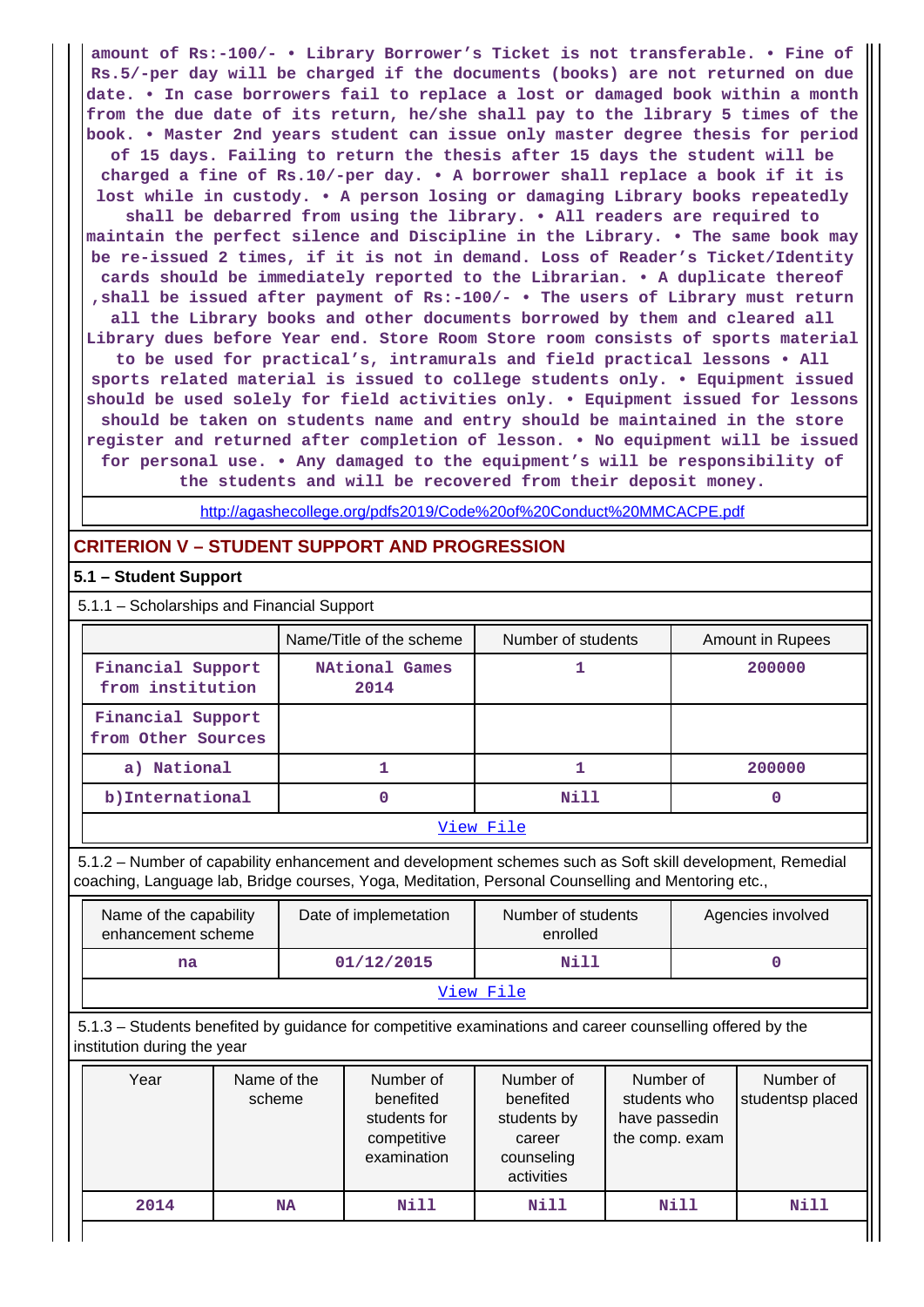| View File                                                                                                                                                      |                                                                                                                                                                                        |                              |                                   |                                                                  |                                     |                                                                       |                                         |                                     |
|----------------------------------------------------------------------------------------------------------------------------------------------------------------|----------------------------------------------------------------------------------------------------------------------------------------------------------------------------------------|------------------------------|-----------------------------------|------------------------------------------------------------------|-------------------------------------|-----------------------------------------------------------------------|-----------------------------------------|-------------------------------------|
| 5.1.4 – Institutional mechanism for transparency, timely redressal of student grievances, Prevention of sexual<br>harassment and ragging cases during the year |                                                                                                                                                                                        |                              |                                   |                                                                  |                                     |                                                                       |                                         |                                     |
|                                                                                                                                                                | Total grievances received                                                                                                                                                              |                              | Number of grievances redressed    |                                                                  |                                     |                                                                       | redressal                               | Avg. number of days for grievance   |
|                                                                                                                                                                | <b>Nill</b>                                                                                                                                                                            |                              | <b>Nill</b>                       |                                                                  |                                     |                                                                       |                                         | Nill                                |
| 5.2 - Student Progression                                                                                                                                      |                                                                                                                                                                                        |                              |                                   |                                                                  |                                     |                                                                       |                                         |                                     |
|                                                                                                                                                                | 5.2.1 - Details of campus placement during the year                                                                                                                                    |                              |                                   |                                                                  |                                     |                                                                       |                                         |                                     |
|                                                                                                                                                                | On campus                                                                                                                                                                              |                              |                                   |                                                                  |                                     |                                                                       | Off campus                              |                                     |
| Nameof<br>organizations<br>visited                                                                                                                             | Number of<br>students<br>participated                                                                                                                                                  | Number of<br>stduents placed |                                   | organizations<br>visited                                         | Nameof                              |                                                                       | Number of<br>students<br>participated   | Number of<br>stduents placed        |
| <b>NA</b>                                                                                                                                                      | <b>Nill</b>                                                                                                                                                                            | <b>Nill</b>                  |                                   |                                                                  | <b>NA</b>                           |                                                                       | Nill                                    | Nill                                |
|                                                                                                                                                                |                                                                                                                                                                                        |                              |                                   | View File                                                        |                                     |                                                                       |                                         |                                     |
|                                                                                                                                                                | 5.2.2 - Student progression to higher education in percentage during the year                                                                                                          |                              |                                   |                                                                  |                                     |                                                                       |                                         |                                     |
| Year                                                                                                                                                           | Number of<br>students<br>enrolling into<br>higher education                                                                                                                            | Programme<br>graduated from  |                                   | graduated from                                                   | Depratment                          |                                                                       | Name of<br>institution joined           | Name of<br>programme<br>admitted to |
| 2015                                                                                                                                                           | 13                                                                                                                                                                                     | M.Ed<br>(Phy.Edu.)           |                                   | Chandrashe<br>khar Agashe<br>College of<br>Physical<br>Education |                                     | Chandrashe<br>khar Agashe<br>College of<br>Physical Edu<br>cationPh.D |                                         | Ph.D                                |
|                                                                                                                                                                |                                                                                                                                                                                        |                              |                                   | View File                                                        |                                     |                                                                       |                                         |                                     |
|                                                                                                                                                                | 5.2.3 - Students qualifying in state/ national/ international level examinations during the year<br>(eg:NET/SET/SLET/GATE/GMAT/CAT/GRE/TOFEL/Civil Services/State Government Services) |                              |                                   |                                                                  |                                     |                                                                       |                                         |                                     |
|                                                                                                                                                                | Items                                                                                                                                                                                  |                              |                                   |                                                                  |                                     |                                                                       | Number of students selected/ qualifying |                                     |
|                                                                                                                                                                | <b>SET</b>                                                                                                                                                                             |                              |                                   | Nill                                                             |                                     |                                                                       |                                         |                                     |
|                                                                                                                                                                |                                                                                                                                                                                        |                              |                                   | View File                                                        |                                     |                                                                       |                                         |                                     |
|                                                                                                                                                                | 5.2.4 - Sports and cultural activities / competitions organised at the institution level during the year                                                                               |                              |                                   |                                                                  |                                     |                                                                       |                                         |                                     |
|                                                                                                                                                                | Activity                                                                                                                                                                               |                              | Level                             |                                                                  |                                     |                                                                       | Number of Participants                  |                                     |
|                                                                                                                                                                | Sports Fitness Carnival<br>Nill                                                                                                                                                        |                              | Institutional Level               |                                                                  |                                     |                                                                       |                                         | 150                                 |
|                                                                                                                                                                |                                                                                                                                                                                        |                              |                                   | View File                                                        |                                     |                                                                       |                                         |                                     |
|                                                                                                                                                                | 5.3 - Student Participation and Activities                                                                                                                                             |                              |                                   |                                                                  |                                     |                                                                       |                                         |                                     |
|                                                                                                                                                                | 5.3.1 – Number of awards/medals for outstanding performance in sports/cultural activities at national/international<br>level (award for a team event should be counted as one)         |                              |                                   |                                                                  |                                     |                                                                       |                                         |                                     |
| Year                                                                                                                                                           | Name of the<br>award/medal                                                                                                                                                             | National/<br>Internaional    | Number of<br>awards for<br>Sports |                                                                  | Number of<br>awards for<br>Cultural |                                                                       | Student ID<br>number                    | Name of the<br>student              |
| 2015                                                                                                                                                           |                                                                                                                                                                                        | 1                            | 1                                 |                                                                  | 929                                 | Beena Kh<br>adkumbarge                                                |                                         |                                     |
|                                                                                                                                                                |                                                                                                                                                                                        |                              |                                   |                                                                  |                                     |                                                                       |                                         |                                     |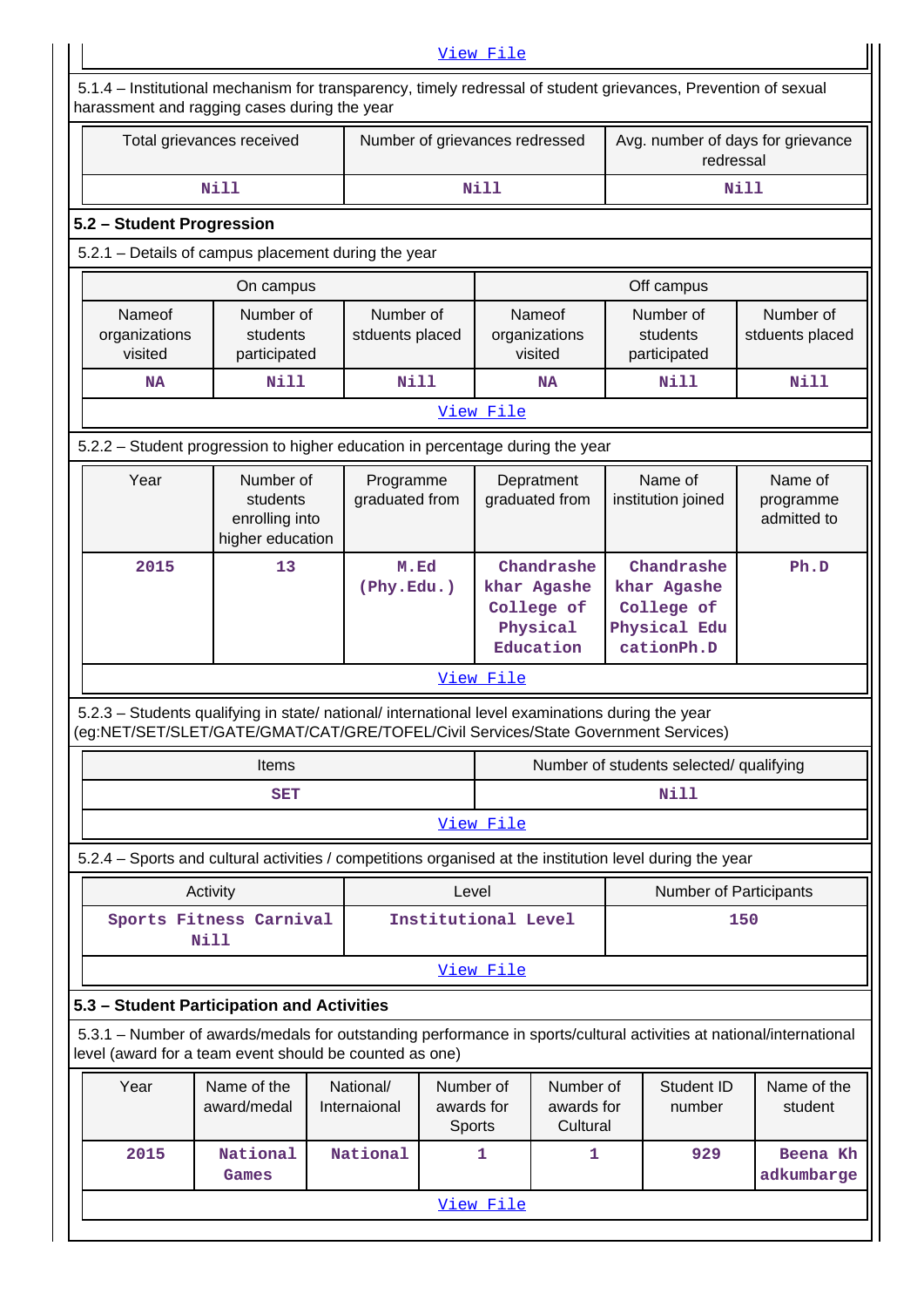5.3.2 – Activity of Student Council & representation of students on academic & administrative bodies/committees of the institution (maximum 500 words)

 **Student council was formed from B P Ed M P Ed students. Several activities were conducted by the student council throughout the year. Tree Plantation in the college premises was coordinated by student council member. Educational purpose visit to Balewadi Stadium was organised and managed by student council.**

#### **5.4 – Alumni Engagement**

5.4.1 – Whether the institution has registered Alumni Association?

 **No**

5.4.2 – No. of enrolled Alumni:

5.4.3 – Alumni contribution during the year (in Rupees) :

**0**

**0**

**0**

5.4.4 – Meetings/activities organized by Alumni Association :

### **CRITERION VI – GOVERNANCE, LEADERSHIP AND MANAGEMENT**

#### **6.1 – Institutional Vision and Leadership**

 6.1.1 – Mention two practices of decentralization and participative management during the last year (maximum 500 words)

 **The decentralization and participative management is mainly done by formation of various committees for smooth functioning of college.To name few are: • Anti-Ragging Committee • Students Grievance Redressal Committee • Attendance Committee • Purchase committee – Sports Material, Library books, ICT and Human Performance lab and stationary related to lesson department. Anti-Ragging Committee At start of year all the students are briefed about anti ragging policy of college as well as government, UGS and University rules regarding the same. They were made aware of the consequences arising in case of ragging complaint against them. They are shown videos as ordered by the government. Further they are asked to fill online consent and pledge form against Anti Ragging. The details of the Anti-Ragging Committees Members names and their phone numbers is displayed on the walls of college office so as to visible to all. Attendance Committee It looks after the attendance of students, give timely notices to students who default attendance and disallows students who default the attendance. The final decision is taken by the committee's members after studying the reasons for default attendance given by the students. Purchase Department Purchase department for Sports material, Library books, ICT and Human performance laboratory ask for requirement for the current academic year through notice or mail to all faculty members. The committee takes in consideration the available stock, feedback from students and staff and makes the budget for the same and there by purchases are made. Apart from this, the participation of all stakeholders has enabled the achievement of the following: • Library books and automation of library systems and software's • Curriculum designing for courses • Parking area development • Grievances addressable of students • Full- fledged internet connectivity • Activities planning for sports academies running in college • Full- fledged use of infrastructure available in campus with involvement of students All this testify to the participative management of all stake holders in taking an idea and making it a reality.**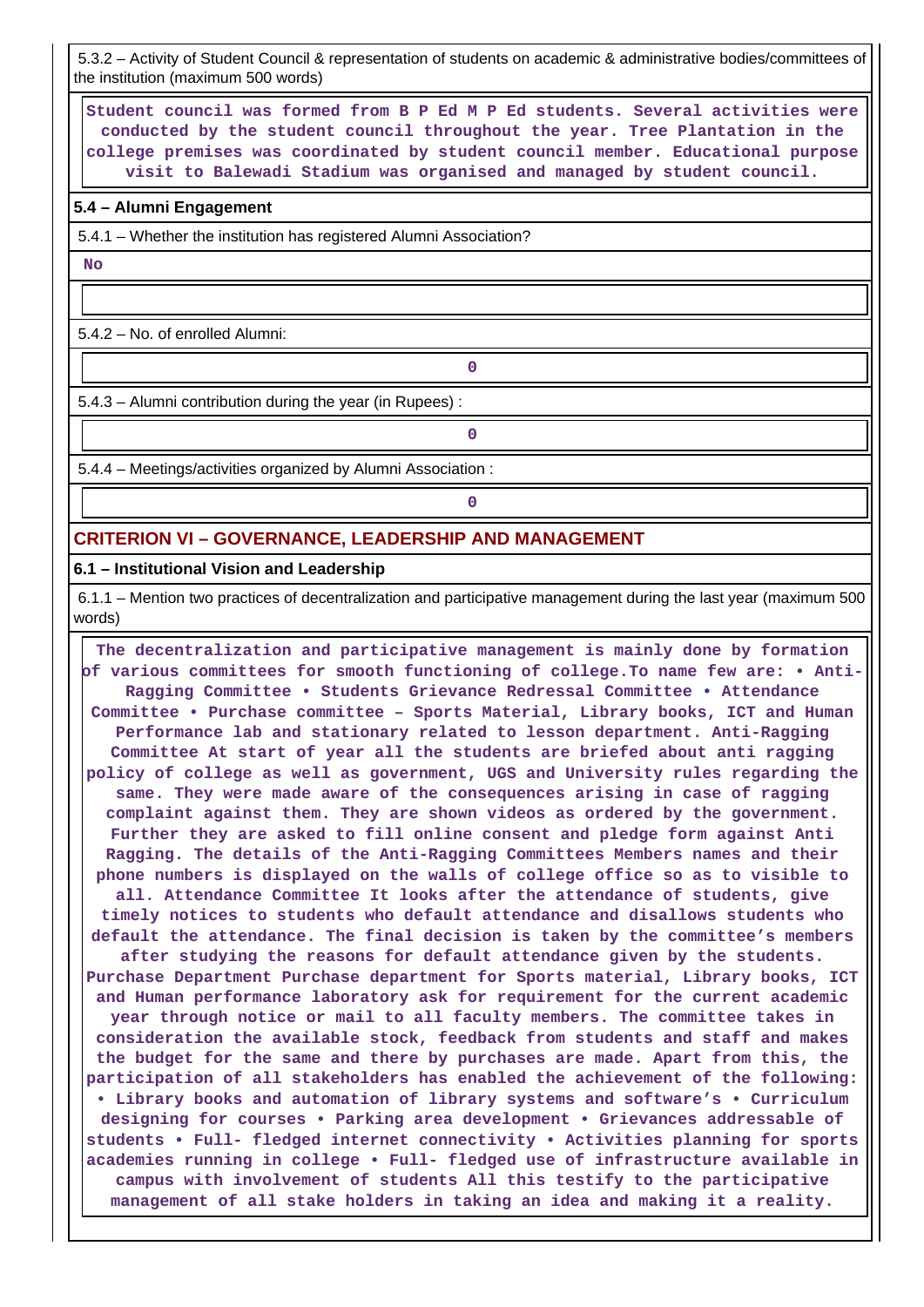#### **Partial**

# **6.2 – Strategy Development and Deployment**

6.2.1 – Quality improvement strategies adopted by the institution for each of the following (with in 100 words each):

| <b>Strategy Type</b>       | Details                                                                                                                                                                                                                                                                                                                                                                                                                                                                                                                                                                                                                                                                                                                                                                                                                                                                                      |
|----------------------------|----------------------------------------------------------------------------------------------------------------------------------------------------------------------------------------------------------------------------------------------------------------------------------------------------------------------------------------------------------------------------------------------------------------------------------------------------------------------------------------------------------------------------------------------------------------------------------------------------------------------------------------------------------------------------------------------------------------------------------------------------------------------------------------------------------------------------------------------------------------------------------------------|
| Curriculum Development     | The faculty is involved actively in<br>the curriculum framing process of the<br>home University. Based on the current<br>status and requirements of the<br>stakeholders the curriculum is framed<br>and changed periodically. Guidelines<br>and suggestions from the stakeholders<br>are taken and then curriculum is<br>decided. Considering the adopted<br>Curriculum, the college tries to<br>implement maximum number of contents<br>from the curriculum. Due to the dynamic<br>changes in Physical Education and<br>Sports the syllabus provided by the<br>university in few cases do not satisfy<br>the needs of the current situation. The<br>college tries to fill in the gaps in<br>the syllabus and the current situation<br>by implementing and conducting number<br>of activities not in the syllabus -                                                                          |
| Teaching and Learning      | The teaching plan of all the subjects<br>and practical content is taken from all<br>faculties and then a review meeting is<br>conducted. The planning done by<br>faculties is discussed and changes and<br>additions are suggested and made. The<br>faculty uses new methods, strategies<br>and technology for the teaching-<br>learning and evaluation process. The<br>students who are having difficulties in<br>learning process are taught and guided<br>differently with the help of Remedial<br>Teaching. Concerned faculty teaches and<br>guides these students to gain more<br>information and knowledge and achieve<br>better performances. Faculty feedback<br>from the students is collected. Faculty<br>Peer review is done and improvements<br>are suggested. Best practices by<br>faculties in teaching learning process<br>are identified and are used by other<br>faculties. |
| Examination and Evaluation | College organizes an orientation<br>program for students at the start of<br>the session. Internal Examination<br>schedule are displayed 15-20 days in<br>advance on the Notice Board. Different<br>examination techniques using technology<br>are employed by the faculty for                                                                                                                                                                                                                                                                                                                                                                                                                                                                                                                                                                                                                |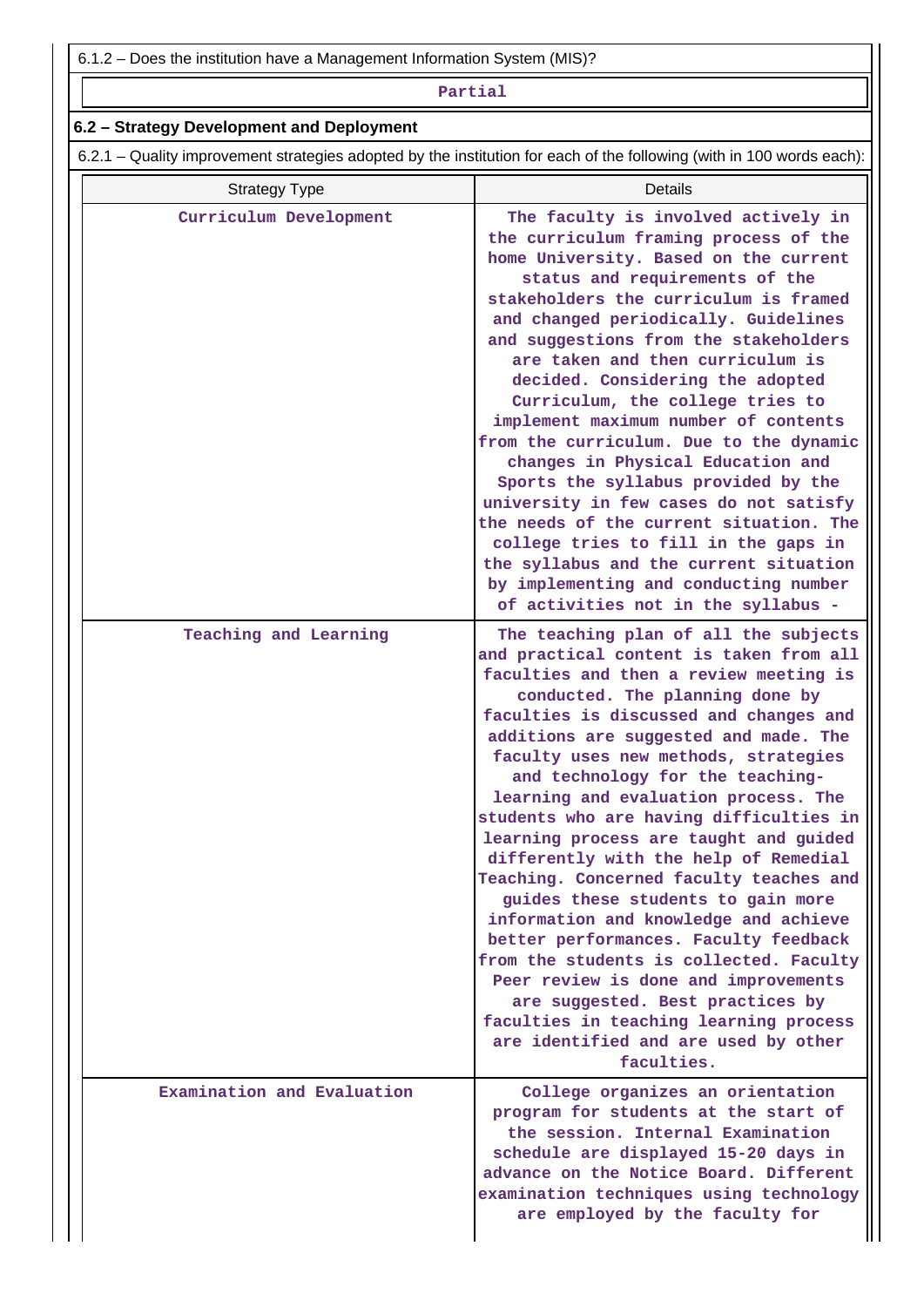|  |                                                               | evaluating the students. Students with<br>special requirements are identified and<br>remedial teaching program is started.<br>More opportunities are given to low<br>achievers in the internal examinations.<br>These special need students are given<br>extra help from the Library and<br>Faculties in finding resources for<br>concerned subjects. No malpractices in<br>examination are followed and<br>entertained. Strict actions are taken<br>against students found in malpractices.<br>Concerned faculty discusses issues with<br>low achievers and are attached with<br>high achievers to increase their<br>performances. The result of the<br>internal examinations is displayed on<br>the notice board and if any discrepancy<br>in results is found then it is<br>resolved. A parent meeting was<br>conducted this year and student's<br>feedback on the same was given to them<br>as well as taken from them. Faculties<br>try to have 100 results by employing<br>different teaching learning activities.<br>A Faculty Development Program -<br>workshop on CAT - Continuous Assessment<br>Technique was conducted. Due to this<br>workshop the faculty has started<br>employing continuous and new assessment<br>techniques. |
|--|---------------------------------------------------------------|----------------------------------------------------------------------------------------------------------------------------------------------------------------------------------------------------------------------------------------------------------------------------------------------------------------------------------------------------------------------------------------------------------------------------------------------------------------------------------------------------------------------------------------------------------------------------------------------------------------------------------------------------------------------------------------------------------------------------------------------------------------------------------------------------------------------------------------------------------------------------------------------------------------------------------------------------------------------------------------------------------------------------------------------------------------------------------------------------------------------------------------------------------------------------------------------------------------------------------------------|
|  | Research and Development                                      | The college has a research cell<br>headed by a research coordinator for<br>promotion and sustenance of research<br>culture. The master degree students<br>have Research Thesis as a compulsory<br>submission. Each faculty is allotted a<br>student - (ratio of Guide: Student is<br>low) Research Submissions Awarded -<br>M.Phil. (04) Ph.D. (06) Research<br>promotional activities (Workshop, Data<br>Analysis, Review Writing, Poster<br>Presentation, etc.) are conducted for<br>Masters Degree Students. The students<br>are also encouraged to make<br>presentations at different conferences<br>and seminar                                                                                                                                                                                                                                                                                                                                                                                                                                                                                                                                                                                                                         |
|  | Library, ICT and Physical<br>Infrastructure / Instrumentation | . One faculty member along with the<br>Librarian is given the charge of the<br>Library. They decide upon the policies<br>and see to the smooth functioning of<br>the library. . All the books are Bar<br>coded . This year the library has<br>purchased the following items: o 50<br>books - Rs. 27,082 . Computer Facility<br><b>• Human Performance Lab</b>                                                                                                                                                                                                                                                                                                                                                                                                                                                                                                                                                                                                                                                                                                                                                                                                                                                                                |
|  | Human Resource Management                                     | . 07 Faculty member attended Global                                                                                                                                                                                                                                                                                                                                                                                                                                                                                                                                                                                                                                                                                                                                                                                                                                                                                                                                                                                                                                                                                                                                                                                                          |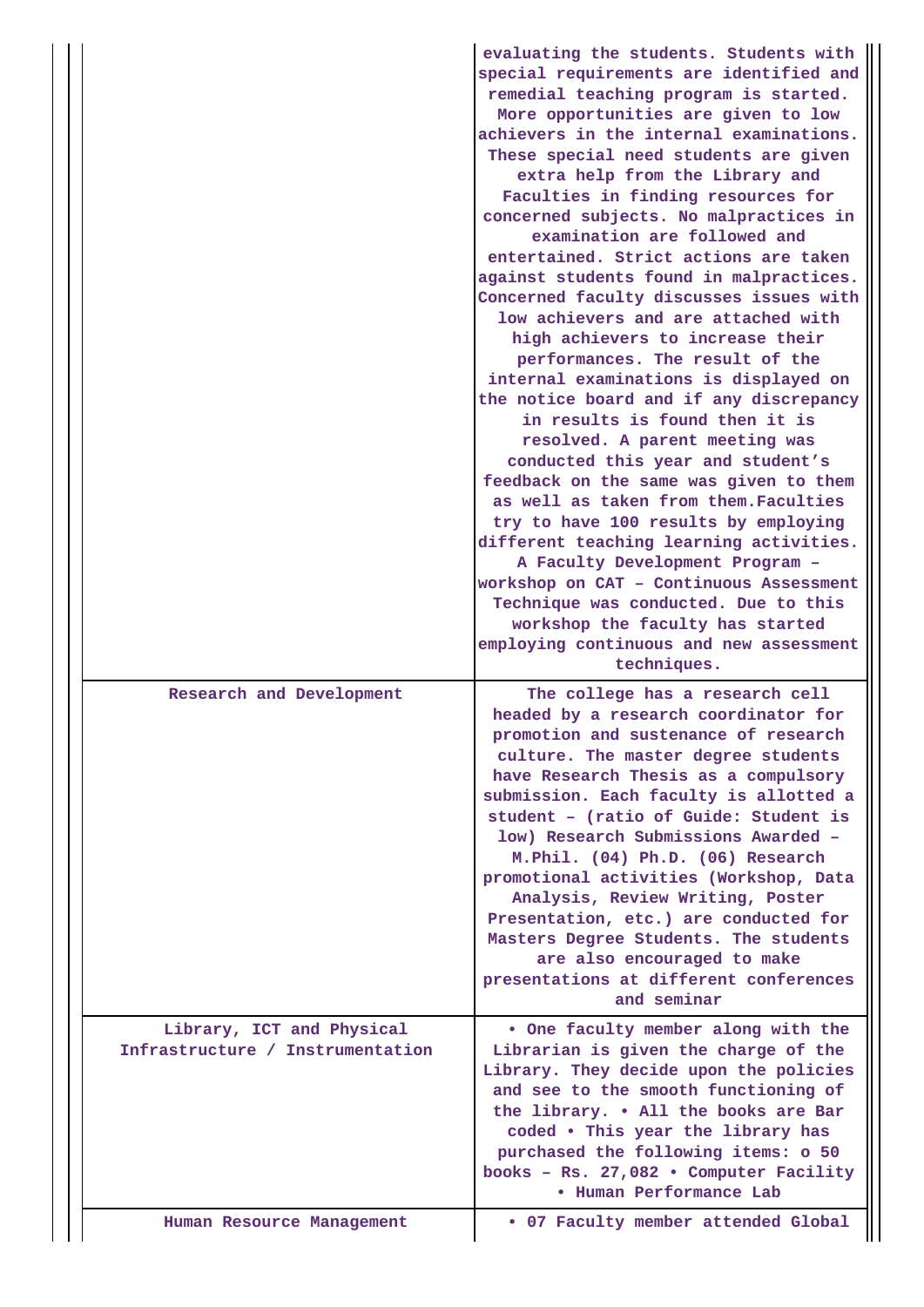|                                      | conference on Scientific culture in<br>Physical Education and Sports organized<br>by Department of Physical<br>Education, Punjab University Patiyala,<br>Punjab • 12 Faculty member attended<br>International Symposium organized by<br>Pune International Marathon Trust and<br>Chandrashekhar Agashe College of<br>Physical Education, Pune . 12 Faculty<br>member attended workshop on syllabus by<br>Savitribai Phule Pune University, Pune<br><b>• Earn Learn Scheme</b> |
|--------------------------------------|-------------------------------------------------------------------------------------------------------------------------------------------------------------------------------------------------------------------------------------------------------------------------------------------------------------------------------------------------------------------------------------------------------------------------------------------------------------------------------|
| Industry Interaction / Collaboration | 1 visit was organized for Master's<br>Students at Army Sports Institute - SSM<br>1 visit was organized for Master's<br>Students at Balewadi, - KKU 1 lesson of<br>Master's Students conducted on<br>different sports clubs in Pune                                                                                                                                                                                                                                            |
| Admission of Students                | Probable Students or individuals who<br>intend to take admissions are given<br>basic information on courses and future<br>prospects in Physical Education. As per<br>Govt, of Maharashtra CET Cell the<br>admission process of both BPEd MPEd is<br>conducted.                                                                                                                                                                                                                |

| E-governace area                                                                                                                                        | Details                                                                                                                                                                                                                                                                                                |  |  |  |  |  |  |
|---------------------------------------------------------------------------------------------------------------------------------------------------------|--------------------------------------------------------------------------------------------------------------------------------------------------------------------------------------------------------------------------------------------------------------------------------------------------------|--|--|--|--|--|--|
| Administration                                                                                                                                          | The office is working towards 100<br>digitalization. It uses computers for<br>lot of its functions. The library is<br>digitalized and uses the Sulabh<br>Granthalay software to keep records of<br>titles, daily issue return, etc                                                                     |  |  |  |  |  |  |
| Finance and Accounts                                                                                                                                    | The office uses Tally software for<br>maintaining Finance Accounts                                                                                                                                                                                                                                     |  |  |  |  |  |  |
| Student Admission and Support                                                                                                                           | The student admission is conducted by<br>the State Govt. The office has used<br>Google Drive and Google forms to intake<br>information required. The students are<br>given information about programs and<br>other educational information is shared<br>through Google Classroom or WhatsApp<br>groups |  |  |  |  |  |  |
| Examination                                                                                                                                             | Many of the faculties have taken<br>their examination with the help of<br>Google Drive, Mails and Google forms.<br>The ground examination is now<br>digitalized and done through Google<br>Drive.                                                                                                      |  |  |  |  |  |  |
| 6.3 - Faculty Empowerment Strategies                                                                                                                    |                                                                                                                                                                                                                                                                                                        |  |  |  |  |  |  |
| 6.3.1 – Teachers provided with financial support to attend conferences / workshops and towards membership fee<br>of professional bodies during the year |                                                                                                                                                                                                                                                                                                        |  |  |  |  |  |  |

 $\mathop{\parallel}$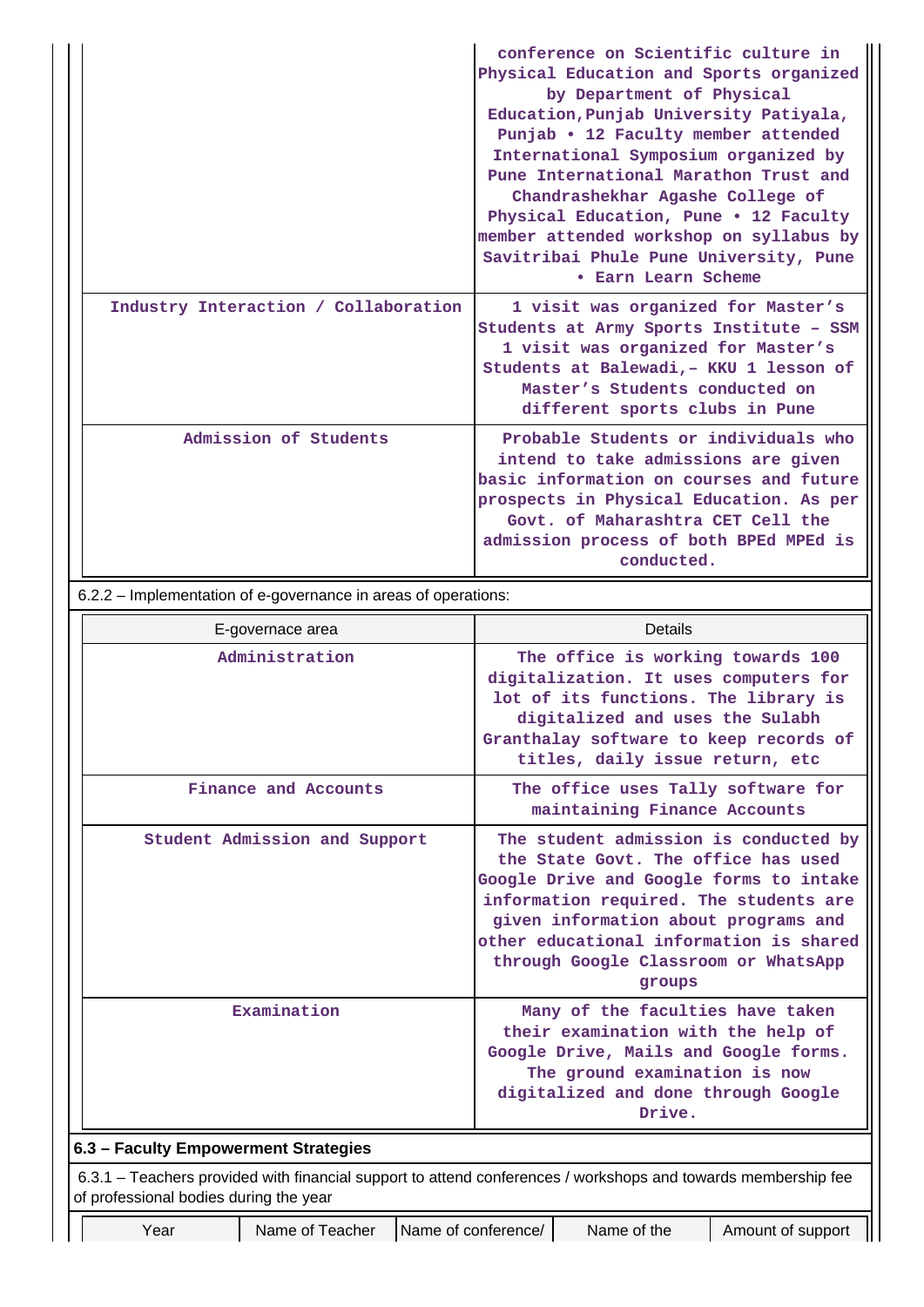|                                                                                                                                                                                                                                                                                                                                                                                                                                                                                                                                                                                                                                                              |                                                                                                                                                                 |           |                                                                                                   | workshop attended<br>for which financial<br>support provided |                  |            | professional body for<br>which membership<br>fee is provided |             |                                                      |                          |  |
|--------------------------------------------------------------------------------------------------------------------------------------------------------------------------------------------------------------------------------------------------------------------------------------------------------------------------------------------------------------------------------------------------------------------------------------------------------------------------------------------------------------------------------------------------------------------------------------------------------------------------------------------------------------|-----------------------------------------------------------------------------------------------------------------------------------------------------------------|-----------|---------------------------------------------------------------------------------------------------|--------------------------------------------------------------|------------------|------------|--------------------------------------------------------------|-------------|------------------------------------------------------|--------------------------|--|
| 2015                                                                                                                                                                                                                                                                                                                                                                                                                                                                                                                                                                                                                                                         | $\mathbf 1$                                                                                                                                                     |           |                                                                                                   | B.Ed.(phy.) 2<br>yrs Syllabus<br>orientation<br>prog.        |                  |            | Swarnim<br>University<br>Gujrath                             |             | 4778                                                 |                          |  |
| View File                                                                                                                                                                                                                                                                                                                                                                                                                                                                                                                                                                                                                                                    |                                                                                                                                                                 |           |                                                                                                   |                                                              |                  |            |                                                              |             |                                                      |                          |  |
|                                                                                                                                                                                                                                                                                                                                                                                                                                                                                                                                                                                                                                                              | 6.3.2 - Number of professional development / administrative training programmes organized by the College for<br>teaching and non teaching staff during the year |           |                                                                                                   |                                                              |                  |            |                                                              |             |                                                      |                          |  |
| Year                                                                                                                                                                                                                                                                                                                                                                                                                                                                                                                                                                                                                                                         | Title of the<br>professional<br>development<br>programme<br>organised for<br>teaching staff                                                                     |           | Title of the<br>administrative<br>training<br>programme<br>organised for<br>non-teaching<br>staff | From date                                                    |                  |            | To Date<br>Number of<br>participants<br>(Teaching<br>staff)  |             | Number of<br>participants<br>(non-teaching<br>staff) |                          |  |
| 2015                                                                                                                                                                                                                                                                                                                                                                                                                                                                                                                                                                                                                                                         |                                                                                                                                                                 | <b>NA</b> | <b>NA</b>                                                                                         |                                                              | 01/12/2015       |            |                                                              | <b>Nill</b> | <b>Nill</b>                                          |                          |  |
|                                                                                                                                                                                                                                                                                                                                                                                                                                                                                                                                                                                                                                                              |                                                                                                                                                                 |           |                                                                                                   |                                                              | View File        | 01/12/2015 |                                                              |             |                                                      |                          |  |
| 6.3.3 - No. of teachers attending professional development programmes, viz., Orientation Programme, Refresher                                                                                                                                                                                                                                                                                                                                                                                                                                                                                                                                                |                                                                                                                                                                 |           |                                                                                                   |                                                              |                  |            |                                                              |             |                                                      |                          |  |
| Course, Short Term Course, Faculty Development Programmes during the year                                                                                                                                                                                                                                                                                                                                                                                                                                                                                                                                                                                    |                                                                                                                                                                 |           |                                                                                                   |                                                              |                  |            |                                                              |             |                                                      |                          |  |
|                                                                                                                                                                                                                                                                                                                                                                                                                                                                                                                                                                                                                                                              | Title of the<br>Number of teachers<br>professional<br>who attended<br>development<br>programme                                                                  |           |                                                                                                   | From Date                                                    |                  | To date    |                                                              |             | Duration                                             |                          |  |
|                                                                                                                                                                                                                                                                                                                                                                                                                                                                                                                                                                                                                                                              | 3<br>Refresher<br>course in<br>Physical<br>Education                                                                                                            |           |                                                                                                   | 02/03/2015                                                   |                  |            | 22/03/2015<br>20                                             |             |                                                      |                          |  |
|                                                                                                                                                                                                                                                                                                                                                                                                                                                                                                                                                                                                                                                              |                                                                                                                                                                 |           |                                                                                                   |                                                              | View File        |            |                                                              |             |                                                      |                          |  |
| 6.3.4 - Faculty and Staff recruitment (no. for permanent recruitment):                                                                                                                                                                                                                                                                                                                                                                                                                                                                                                                                                                                       |                                                                                                                                                                 |           |                                                                                                   |                                                              |                  |            |                                                              |             |                                                      |                          |  |
| Permanent                                                                                                                                                                                                                                                                                                                                                                                                                                                                                                                                                                                                                                                    |                                                                                                                                                                 | Teaching  | Full Time                                                                                         |                                                              |                  | Permanent  | Non-teaching                                                 |             |                                                      |                          |  |
| <b>Nill</b>                                                                                                                                                                                                                                                                                                                                                                                                                                                                                                                                                                                                                                                  |                                                                                                                                                                 |           | Nill                                                                                              |                                                              |                  | Nill       |                                                              |             |                                                      | <b>Full Time</b><br>Nill |  |
| 6.3.5 - Welfare schemes for                                                                                                                                                                                                                                                                                                                                                                                                                                                                                                                                                                                                                                  |                                                                                                                                                                 |           |                                                                                                   |                                                              |                  |            |                                                              |             |                                                      |                          |  |
|                                                                                                                                                                                                                                                                                                                                                                                                                                                                                                                                                                                                                                                              | Non-teaching<br>Teaching<br><b>Students</b>                                                                                                                     |           |                                                                                                   |                                                              |                  |            |                                                              |             |                                                      |                          |  |
|                                                                                                                                                                                                                                                                                                                                                                                                                                                                                                                                                                                                                                                              | $\mathbf{2}$                                                                                                                                                    |           |                                                                                                   |                                                              | 0<br>$\mathbf 0$ |            |                                                              |             |                                                      |                          |  |
|                                                                                                                                                                                                                                                                                                                                                                                                                                                                                                                                                                                                                                                              | 6.4 - Financial Management and Resource Mobilization                                                                                                            |           |                                                                                                   |                                                              |                  |            |                                                              |             |                                                      |                          |  |
|                                                                                                                                                                                                                                                                                                                                                                                                                                                                                                                                                                                                                                                              | 6.4.1 – Institution conducts internal and external financial audits regularly (with in 100 words each)                                                          |           |                                                                                                   |                                                              |                  |            |                                                              |             |                                                      |                          |  |
| Statutory audit of Year 2014-15 of the college carried out. No major<br>irregularity /fraud were detected during the audit. Adequate controls have been<br>exercised on the physical handling of cash, timely deposition of cash into the<br>bank, recovery of fees from the students etc. due diligence and availability of<br>supporting documentation at the time of making payments has been ensured at the<br>time of audit. Accounting treatment as to capitals receipts/ payments and<br>revenue receipts /payments has been also examined at the time of audit. No<br>adverse remarks are mentioned in the audit report as regards to maintenance of |                                                                                                                                                                 |           |                                                                                                   |                                                              |                  |            |                                                              |             |                                                      |                          |  |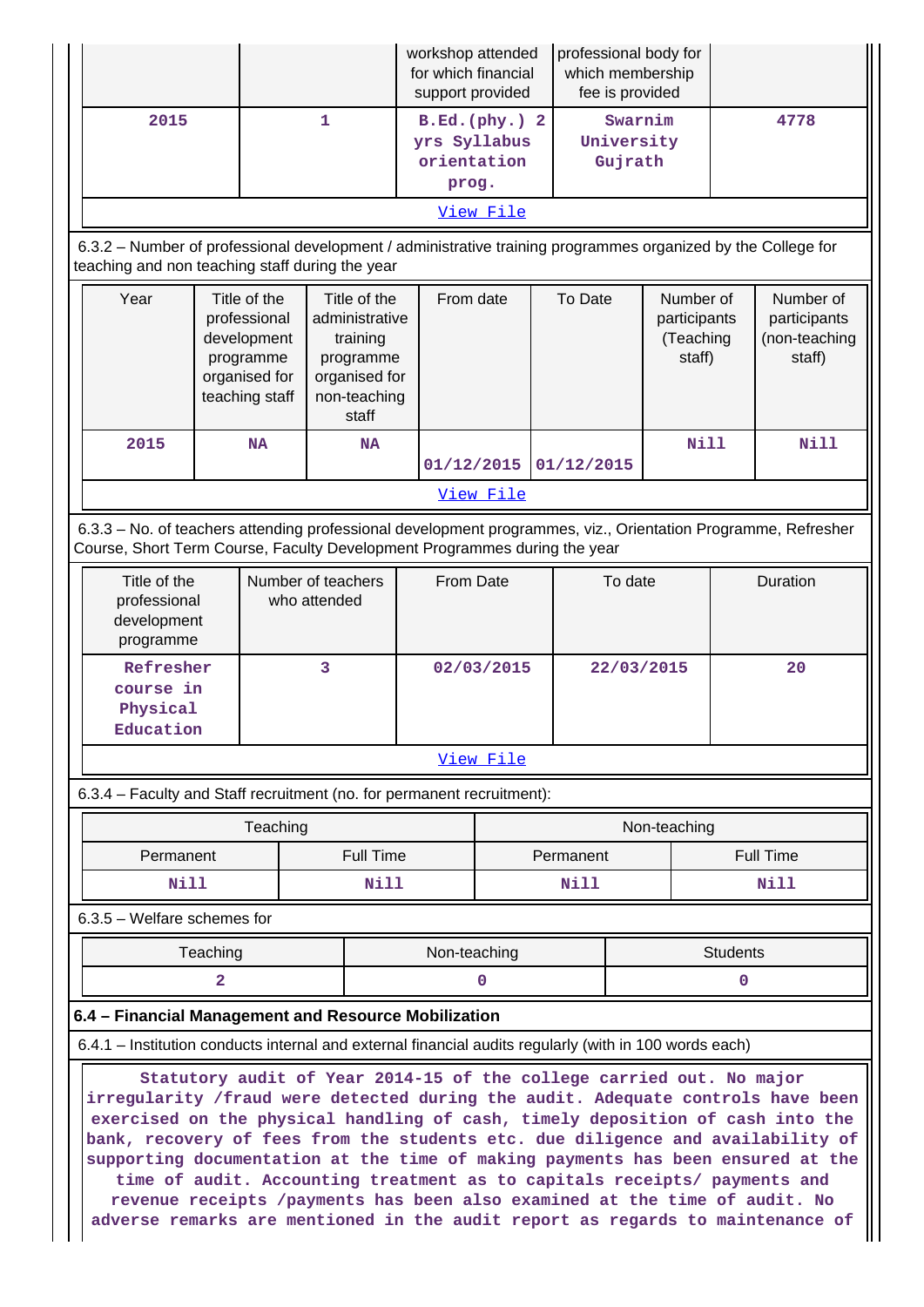| accounts and book keeping done.                                                                                                                      |                                                                   |                                              |                            |                               |  |                        |         |                           |  |  |
|------------------------------------------------------------------------------------------------------------------------------------------------------|-------------------------------------------------------------------|----------------------------------------------|----------------------------|-------------------------------|--|------------------------|---------|---------------------------|--|--|
| 6.4.2 – Funds / Grants received from management, non-government bodies, individuals, philanthropies during the<br>year(not covered in Criterion III) |                                                                   |                                              |                            |                               |  |                        |         |                           |  |  |
| Name of the non government<br>funding agencies /individuals                                                                                          |                                                                   |                                              |                            | Funds/ Grnats received in Rs. |  |                        | Purpose |                           |  |  |
| Shikshan Mandal                                                                                                                                      |                                                                   | 49600<br><b>Teacher Training</b><br>Workshop |                            |                               |  |                        |         |                           |  |  |
| View File                                                                                                                                            |                                                                   |                                              |                            |                               |  |                        |         |                           |  |  |
| 6.4.3 - Total corpus fund generated                                                                                                                  |                                                                   |                                              |                            |                               |  |                        |         |                           |  |  |
|                                                                                                                                                      |                                                                   |                                              | $\mathbf 0$                |                               |  |                        |         |                           |  |  |
| 6.5 - Internal Quality Assurance System                                                                                                              |                                                                   |                                              |                            |                               |  |                        |         |                           |  |  |
| 6.5.1 - Whether Academic and Administrative Audit (AAA) has been done?                                                                               |                                                                   |                                              |                            |                               |  |                        |         |                           |  |  |
| <b>Audit Type</b>                                                                                                                                    | External<br>Internal                                              |                                              |                            |                               |  |                        |         |                           |  |  |
|                                                                                                                                                      | Yes/No                                                            |                                              | Agency                     |                               |  | Yes/No                 |         | Authority                 |  |  |
| Academic                                                                                                                                             | No                                                                |                                              |                            | <b>NA</b>                     |  | No                     |         | <b>NA</b>                 |  |  |
| Administrative                                                                                                                                       | No                                                                |                                              |                            | <b>NA</b>                     |  | No                     |         | <b>NA</b>                 |  |  |
| 6.5.2 - Activities and support from the Parent - Teacher Association (at least three)                                                                |                                                                   |                                              |                            |                               |  |                        |         |                           |  |  |
| <b>NA</b>                                                                                                                                            |                                                                   |                                              |                            |                               |  |                        |         |                           |  |  |
| 6.5.3 – Development programmes for support staff (at least three)                                                                                    |                                                                   |                                              |                            |                               |  |                        |         |                           |  |  |
|                                                                                                                                                      |                                                                   |                                              | <b>NA</b>                  |                               |  |                        |         |                           |  |  |
|                                                                                                                                                      | 6.5.4 - Post Accreditation initiative(s) (mention at least three) |                                              |                            |                               |  |                        |         |                           |  |  |
|                                                                                                                                                      | <b>NA</b>                                                         |                                              |                            |                               |  |                        |         |                           |  |  |
| 6.5.5 - Internal Quality Assurance System Details                                                                                                    |                                                                   |                                              |                            |                               |  |                        |         |                           |  |  |
|                                                                                                                                                      | a) Submission of Data for AISHE portal                            |                                              |                            |                               |  | Yes                    |         |                           |  |  |
|                                                                                                                                                      | b) Participation in NIRF                                          |                                              |                            |                               |  | <b>No</b>              |         |                           |  |  |
|                                                                                                                                                      | c)ISO certification                                               | No                                           |                            |                               |  |                        |         |                           |  |  |
|                                                                                                                                                      | d)NBA or any other quality audit                                  |                                              |                            |                               |  | <b>No</b>              |         |                           |  |  |
| 6.5.6 - Number of Quality Initiatives undertaken during the year                                                                                     |                                                                   |                                              |                            |                               |  |                        |         |                           |  |  |
| Year                                                                                                                                                 | Name of quality<br>initiative by IQAC                             |                                              | Date of<br>conducting IQAC | <b>Duration From</b>          |  | <b>Duration To</b>     |         | Number of<br>participants |  |  |
| 2015                                                                                                                                                 | NA                                                                |                                              | 01/12/2015                 | 01/12/2015                    |  | 01/12/2015             |         | <b>Nill</b>               |  |  |
|                                                                                                                                                      |                                                                   |                                              |                            | View File                     |  |                        |         |                           |  |  |
| <b>CRITERION VII - INSTITUTIONAL VALUES AND BEST PRACTICES</b>                                                                                       |                                                                   |                                              |                            |                               |  |                        |         |                           |  |  |
| 7.1 - Institutional Values and Social Responsibilities                                                                                               |                                                                   |                                              |                            |                               |  |                        |         |                           |  |  |
| 7.1.1 – Gender Equity (Number of gender equity promotion programmes organized by the institution during the<br>year)                                 |                                                                   |                                              |                            |                               |  |                        |         |                           |  |  |
| Title of the<br>programme                                                                                                                            | Period from                                                       |                                              | Period To                  |                               |  | Number of Participants |         |                           |  |  |
|                                                                                                                                                      |                                                                   |                                              |                            |                               |  | Female                 |         | Male                      |  |  |
| <b>NA</b>                                                                                                                                            | 01/12/2015                                                        |                                              |                            | 01/12/2015                    |  | Nill                   |         | Nill                      |  |  |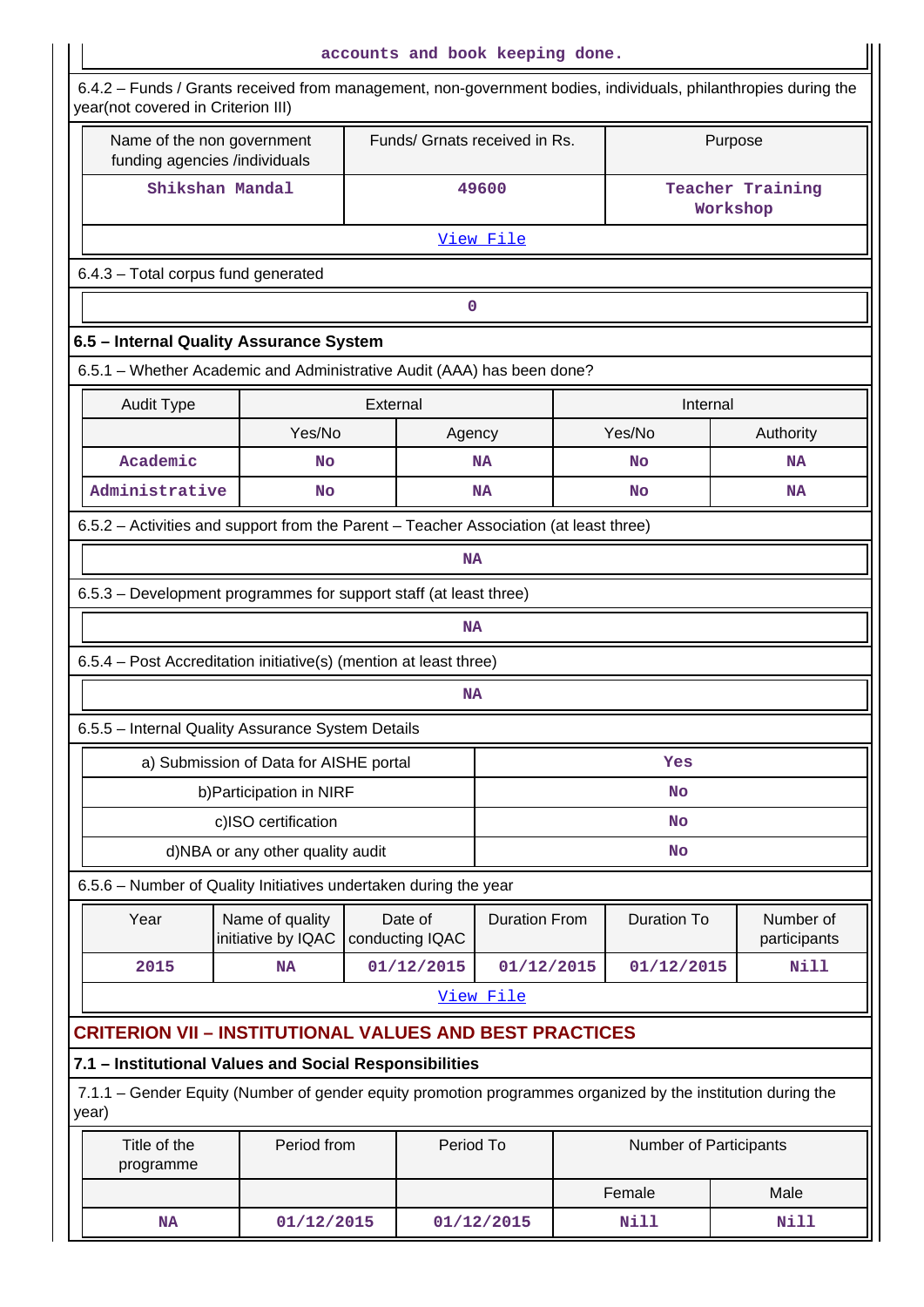| 7.1.2 - Environmental Consciousness and Sustainability/Alternate Energy initiatives such as:      |                                                                                             |                                                                                                   |                                     |                                                                                                                                                                                                                                                                                                                                                                                                                                                                                                                                                                                                                                                                                                                                                                                                                                                                                                                                                                                                        |                                               |                       |                         |                                                                                                           |                                                     |  |
|---------------------------------------------------------------------------------------------------|---------------------------------------------------------------------------------------------|---------------------------------------------------------------------------------------------------|-------------------------------------|--------------------------------------------------------------------------------------------------------------------------------------------------------------------------------------------------------------------------------------------------------------------------------------------------------------------------------------------------------------------------------------------------------------------------------------------------------------------------------------------------------------------------------------------------------------------------------------------------------------------------------------------------------------------------------------------------------------------------------------------------------------------------------------------------------------------------------------------------------------------------------------------------------------------------------------------------------------------------------------------------------|-----------------------------------------------|-----------------------|-------------------------|-----------------------------------------------------------------------------------------------------------|-----------------------------------------------------|--|
| Percentage of power requirement of the University met by the renewable energy sources             |                                                                                             |                                                                                                   |                                     |                                                                                                                                                                                                                                                                                                                                                                                                                                                                                                                                                                                                                                                                                                                                                                                                                                                                                                                                                                                                        |                                               |                       |                         |                                                                                                           |                                                     |  |
|                                                                                                   |                                                                                             |                                                                                                   |                                     | <b>NA</b>                                                                                                                                                                                                                                                                                                                                                                                                                                                                                                                                                                                                                                                                                                                                                                                                                                                                                                                                                                                              |                                               |                       |                         |                                                                                                           |                                                     |  |
| 7.1.3 - Differently abled (Divyangjan) friendliness                                               |                                                                                             |                                                                                                   |                                     |                                                                                                                                                                                                                                                                                                                                                                                                                                                                                                                                                                                                                                                                                                                                                                                                                                                                                                                                                                                                        |                                               |                       |                         |                                                                                                           |                                                     |  |
| Item facilities                                                                                   |                                                                                             |                                                                                                   |                                     | Yes/No                                                                                                                                                                                                                                                                                                                                                                                                                                                                                                                                                                                                                                                                                                                                                                                                                                                                                                                                                                                                 |                                               |                       | Number of beneficiaries |                                                                                                           |                                                     |  |
| Physical facilities                                                                               |                                                                                             |                                                                                                   |                                     |                                                                                                                                                                                                                                                                                                                                                                                                                                                                                                                                                                                                                                                                                                                                                                                                                                                                                                                                                                                                        | <b>No</b>                                     |                       |                         | Nill                                                                                                      |                                                     |  |
| 7.1.4 - Inclusion and Situatedness                                                                |                                                                                             |                                                                                                   |                                     |                                                                                                                                                                                                                                                                                                                                                                                                                                                                                                                                                                                                                                                                                                                                                                                                                                                                                                                                                                                                        |                                               |                       |                         |                                                                                                           |                                                     |  |
| Year                                                                                              | Number of<br>initiatives to<br>address<br>locational<br>advantages<br>and disadva<br>ntages | Number of<br>initiatives<br>taken to<br>engage with<br>and<br>contribute to<br>local<br>community |                                     | Date                                                                                                                                                                                                                                                                                                                                                                                                                                                                                                                                                                                                                                                                                                                                                                                                                                                                                                                                                                                                   | Duration                                      | Name of<br>initiative |                         | <b>Issues</b><br>addressed                                                                                | Number of<br>participating<br>students<br>and staff |  |
| 2014                                                                                              | <b>Nill</b>                                                                                 | <b>Nill</b>                                                                                       |                                     | 01/12/2<br>015                                                                                                                                                                                                                                                                                                                                                                                                                                                                                                                                                                                                                                                                                                                                                                                                                                                                                                                                                                                         | <b>Nill</b>                                   |                       | <b>Nill</b>             | <b>NA</b>                                                                                                 | <b>Nill</b>                                         |  |
|                                                                                                   |                                                                                             |                                                                                                   |                                     |                                                                                                                                                                                                                                                                                                                                                                                                                                                                                                                                                                                                                                                                                                                                                                                                                                                                                                                                                                                                        | No file uploaded.                             |                       |                         |                                                                                                           |                                                     |  |
| 7.1.5 - Human Values and Professional Ethics Code of conduct (handbooks) for various stakeholders |                                                                                             |                                                                                                   |                                     |                                                                                                                                                                                                                                                                                                                                                                                                                                                                                                                                                                                                                                                                                                                                                                                                                                                                                                                                                                                                        |                                               |                       |                         |                                                                                                           |                                                     |  |
|                                                                                                   | <b>Title</b>                                                                                |                                                                                                   |                                     | Date of publication                                                                                                                                                                                                                                                                                                                                                                                                                                                                                                                                                                                                                                                                                                                                                                                                                                                                                                                                                                                    |                                               |                       |                         | Follow up(max 100 words)                                                                                  |                                                     |  |
| Rules Regulations for<br>College Students                                                         |                                                                                             |                                                                                                   |                                     | 19/06/2015                                                                                                                                                                                                                                                                                                                                                                                                                                                                                                                                                                                                                                                                                                                                                                                                                                                                                                                                                                                             |                                               |                       |                         | Student Orientation<br>Beginning of the Year<br>Regular monitoring by<br>faculty members Hostel<br>warden |                                                     |  |
| 7.1.6 - Activities conducted for promotion of universal Values and Ethics                         |                                                                                             |                                                                                                   |                                     |                                                                                                                                                                                                                                                                                                                                                                                                                                                                                                                                                                                                                                                                                                                                                                                                                                                                                                                                                                                                        |                                               |                       |                         |                                                                                                           |                                                     |  |
| Activity                                                                                          |                                                                                             |                                                                                                   | <b>Duration From</b><br>Duration To |                                                                                                                                                                                                                                                                                                                                                                                                                                                                                                                                                                                                                                                                                                                                                                                                                                                                                                                                                                                                        |                                               |                       |                         |                                                                                                           | Number of participants<br>136                       |  |
|                                                                                                   | Ahinsa Din                                                                                  |                                                                                                   |                                     |                                                                                                                                                                                                                                                                                                                                                                                                                                                                                                                                                                                                                                                                                                                                                                                                                                                                                                                                                                                                        | 02/10/2014<br>02/10/2014<br>No file uploaded. |                       |                         |                                                                                                           |                                                     |  |
|                                                                                                   |                                                                                             |                                                                                                   |                                     |                                                                                                                                                                                                                                                                                                                                                                                                                                                                                                                                                                                                                                                                                                                                                                                                                                                                                                                                                                                                        |                                               |                       |                         |                                                                                                           |                                                     |  |
| 7.1.7 - Initiatives taken by the institution to make the campus eco-friendly (at least five)      |                                                                                             |                                                                                                   |                                     |                                                                                                                                                                                                                                                                                                                                                                                                                                                                                                                                                                                                                                                                                                                                                                                                                                                                                                                                                                                                        |                                               |                       |                         |                                                                                                           |                                                     |  |
|                                                                                                   |                                                                                             |                                                                                                   |                                     | Tree Plantation Less Use of Paper No Vehicle Campus Garbage free Campus Regular<br>Maintenance of Play Fields                                                                                                                                                                                                                                                                                                                                                                                                                                                                                                                                                                                                                                                                                                                                                                                                                                                                                          |                                               |                       |                         |                                                                                                           |                                                     |  |
| 7.2 - Best Practices                                                                              |                                                                                             |                                                                                                   |                                     |                                                                                                                                                                                                                                                                                                                                                                                                                                                                                                                                                                                                                                                                                                                                                                                                                                                                                                                                                                                                        |                                               |                       |                         |                                                                                                           |                                                     |  |
| 7.2.1 – Describe at least two institutional best practices                                        |                                                                                             |                                                                                                   |                                     |                                                                                                                                                                                                                                                                                                                                                                                                                                                                                                                                                                                                                                                                                                                                                                                                                                                                                                                                                                                                        |                                               |                       |                         |                                                                                                           |                                                     |  |
|                                                                                                   |                                                                                             |                                                                                                   |                                     | Students Welfare Fund Context that required initiation of the practice (100-200<br>words): The student welfare fund was started inorder to assist the low income<br>student for educational funds. Objectives of the practice (50-60 words): To<br>assist needy students for their educational needs. Practice (250-300 words):<br>The faculty members won a Local Sports Competition (Handball Mayor Cup - Third<br>Place) and received a token amount. The faculty members decided to start a<br>noble cause and use the amount for supporting low income students. The amount<br>was insufficient and hence all the faculty members contributed for the fund.<br>Some of the Alumni also contributed for the fund. The fund had now ample amount<br>to assist few low income students. Funds were gicven to needy students and then<br>some controversies came, eg. students didn't return funds, eligibility to<br>receive funds, funds were given to students who were not in that need of funds, |                                               |                       |                         |                                                                                                           |                                                     |  |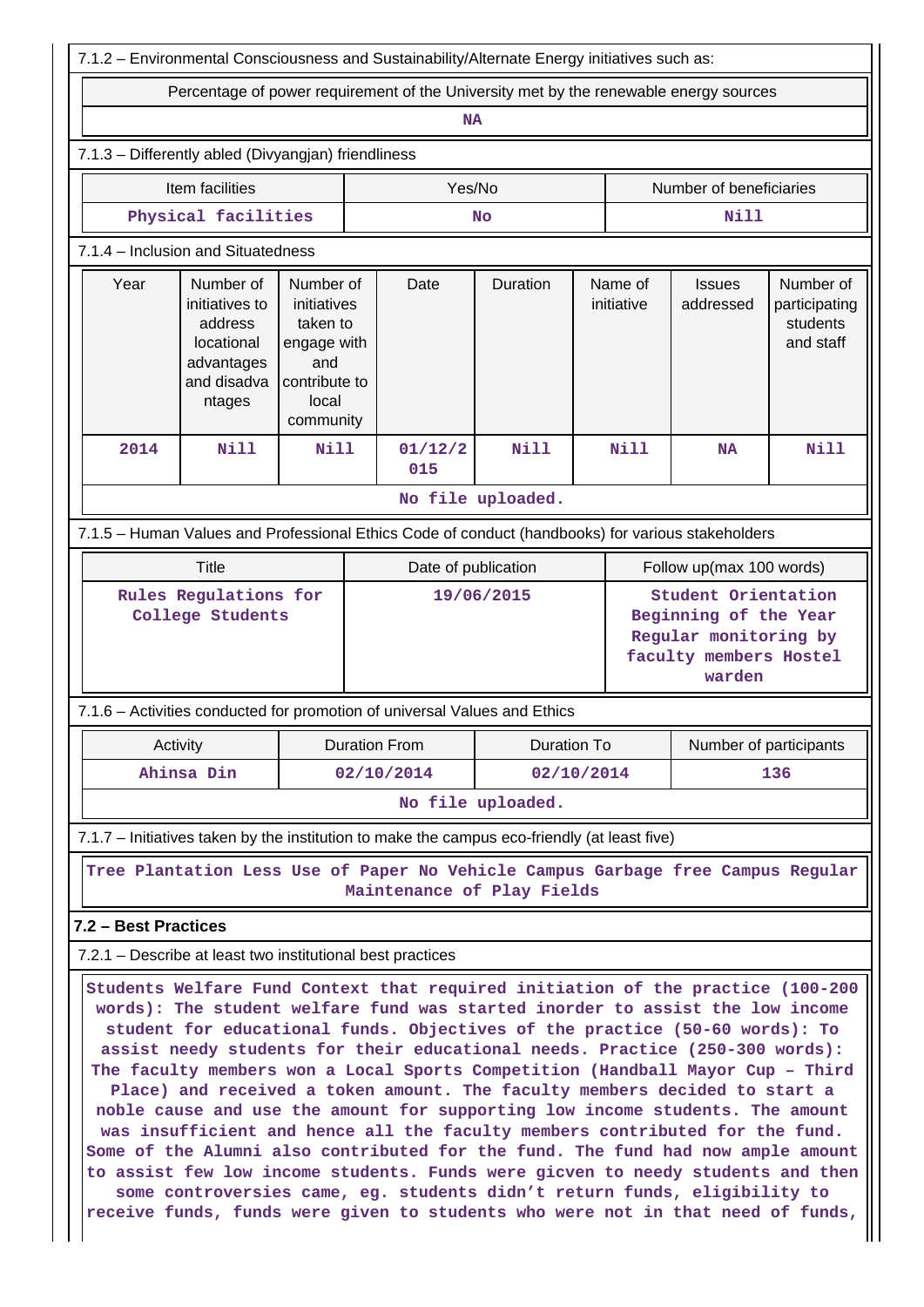**etc. Then later on policy was decided and since then the functioning is smooth. Obstacles face if any and strategies adopted to overcome them (150-200 words): Obstacles: • Initially funds were hard to find and faculty had to propagate the idea of having supporting fund for needy students. • The funds were less compared to the needy students. • The students who received the funds didn't return it and so funds were less and other needy students • Initially the process of eligibility of the funds was not decided and so it was difficult to decide between needy students. Strategies adopted: • Smooth allocation of funds from faculty, alumni and other contributors. The size of the funds is increasing day by day. • More are students benefitted by regular conveying of information about the availability of funds. • A committee is formed which decides on allocating the funds and the policy for the same is decided. Policy is updated as per new experiences. Impact of the practice (1000 words): Many students were benefited by the Welfare Fund. Rs. 57600 amount was funded. Resources required: Monetary funds, banking support, office support, Faculty to maintain records and keep follow-up. Contact person for further details: Dr. Sopan Kangane Intramural Competitions Context that required initiation of the practice (100-200 words): Intramural competitions are a regular feature of CACPE and we try to organize maximum number of intramurals for students. Objectives of the practice (50-60 words): All students will get familiar with Sports and Games. More participation Simplified/Modified rules regulations Practice (250-300 words): The students are divided in to groups and after the teaching practice of major games and sports each group is given opportunity to organize a sporting event. The group organizes the event on available Saturdays. They acquire the techniques of organizing and managing Sports and as well as participate in the intramurals as a team. The rules are modified in order to suit amateurs and see that maximum participation is there. Obstacles face if any and strategies adopted to overcome them (150-200 words): Obstacles: • Inadequate time (days or duration) • Not all are fully participating in the event Strategies adopted: Group leaders to see maximum participation and also active participation in organizing of events Impact of the practice (1000 words): • Many students were benefited by the intramurals. • Talent identification for extramural competitions. • Better understanding of rules and regulations, skills, techniques and tactics. Resources required: More Equipment for each event time is required. For few events more human resource is required.**

 Upload details of two best practices successfully implemented by the institution as per NAAC format in your institution website, provide the link

[http://agashecollege.org/A.Y.%202020-21/Best%20Practices/Best%20Practices%20201](http://agashecollege.org/A.Y.%202020-21/Best%20Practices/Best%20Practices%202014-15.pdf) [4-15.pdf](http://agashecollege.org/A.Y.%202020-21/Best%20Practices/Best%20Practices%202014-15.pdf)

#### **7.3 – Institutional Distinctiveness**

 7.3.1 – Provide the details of the performance of the institution in one area distinctive to its vision, priority and thrust in not more than 500 words

 **• Our College is a renowned and recognized institution in the state of Maharashtra in the field of Physical Education and Sports. • Best sports ground infrastructure spread over 32 acres in the heart of Pune City • Institute provides inclusive physical education and a deserving student is not denied an opportunity for education solely on socio-economic constraints. • Out of 12 faculties 09 have pursued Ph. D. Degree, 2 faculties are pursuing Ph.D. whereas 1 has applied for Registration of Ph.D. • Maximum Schools/ Colleges from Maharashtra having PE teachers/trainers, Instructor, Director of Physical Education are from CACPE. • Well-equipped library provides students maximum opportunity of learning • Add on courses in Outdoor Fitness, Aerobics, Yoga, Skating provides additional platform for students to gain additional knowledge in the field.Institute provided students prerequisite training for building and**